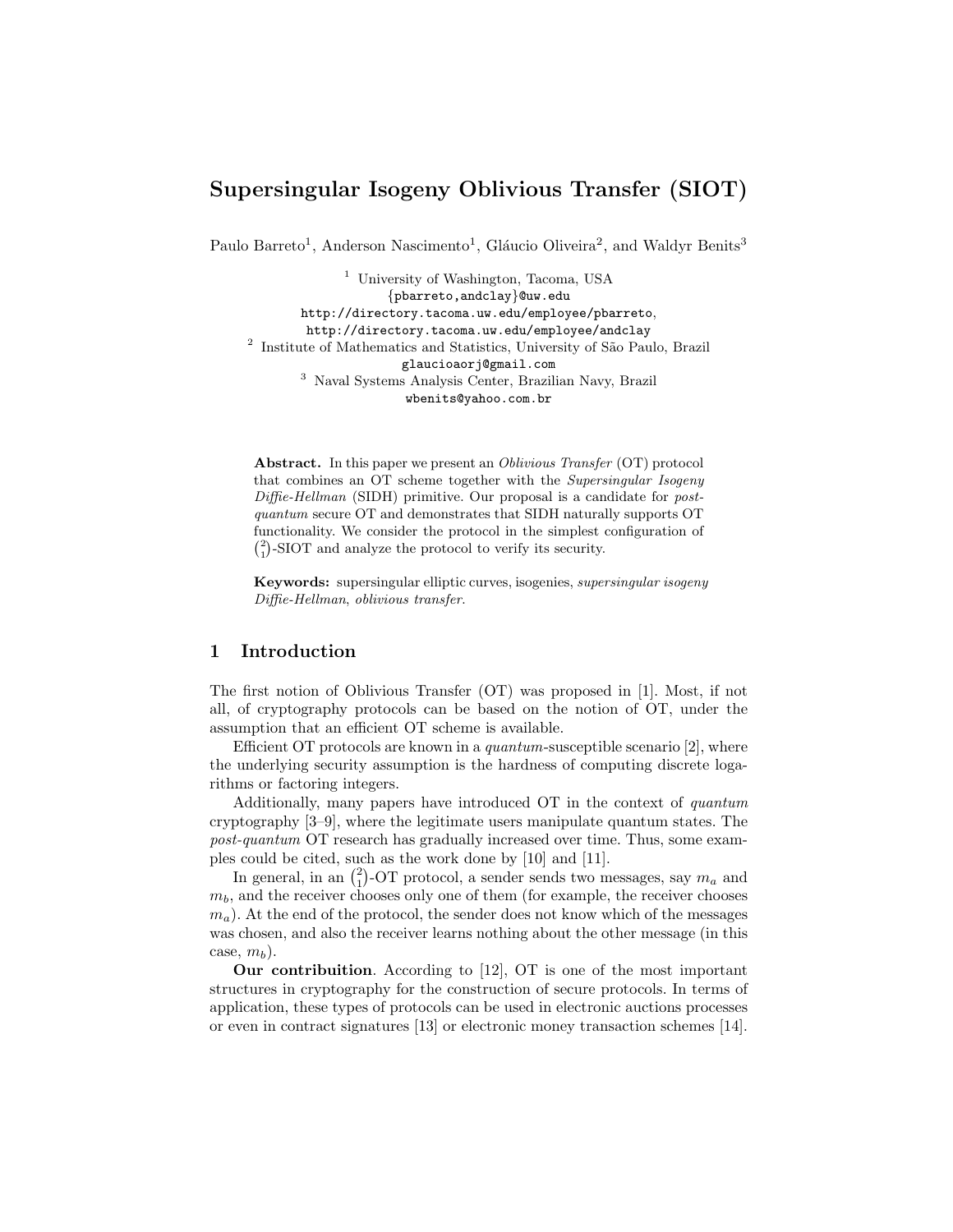In this work, our main objective was the implementation of  $\binom{2}{1}$ -SIOT protocol using the SIDH primitives from [15] for the purpose of providing privacy between sender and receiver, at the same time, providing a resistance against the imminent advent of the *quantum* computation.

This paper is organized as follows: Section 2 describes our Supersingular Isogeny Oblivious Transfer protocol. In section 3, We discuss about security aspects from  $\binom{2}{1}$ - SIOT. In section 4, we present a conclusion of the security analysis of the proposed protocol. An implementation of the proposed protocol is presented in section 5. In section 6, we present a performance estimate between some OT protocols. Finally, we conclude this work in section 7. In addition, we use appendix A to introduce some crucial background about isogenies of elliptic curves. A simplified presentation of the Supersingular Isogeny Diffie-Hellman (SIDH) of [15] is shown in appendix B. Furthermore, in appendix C, we present a brief concept of OT protocol and a simplified form of the protocol present in [2]. In appendix D, we show some definitions about the process that determines linearly independent points used by our proposed protocol. In appendix E, there is the possibility of applying a symmetric pairing in the security analysis of the SIOT protocol. At last, in appendix F we will verify that the proposed protocol is able to share certain points that allow to execute the OT functionality.

# $2\quad \text{The } {2 \choose 1}$  -  $\text{SIOT}$  protocol

In this section, we will see a new scheme called Supersingular Isogeny Oblivious Transfer (SIOT) protocol. It is fundamentally inspired on schemes described in [2] and [15]. For readers unfamiliar with issues of isogenies between elliptic curves and OT protocol, we suggest an initial reading in appendices A, B and C.

#### 2.1 Notations

We use the cryptographic primitives of the *Supersingular Isogeny Diffie-Hellman* key exchange protocol (SIDH) from [15]. In this way, the following notations below will be used.

i.  $M, K, C \rightarrow$  Set of all plaintexts, keys and ciphertexts with binary strings of fixed length, respectively;

ii.  $p \to A$  prime such that  $p = 3 \text{ mod } 4$ ;

iii.  $\mathbb{F}_{p^2} \to A$  quadratic extension of  $\mathbb{F}_p$ , where  $\mathbb{F}_{p^2} = \mathbb{F}_p[i]/\langle i^2 + 1 \rangle;$ 

iv.  $E_0[\mathbb{F}_{p^2}] \to A$  supersingular elliptic curve over  $\mathbb{F}_{p^2}$ ;

**v.**  $\mathbb{Z}/\ell\mathbb{Z} \to$  A field of integers modulo  $\ell$ , where  $\ell$  is prime and  $\ell \nmid p$ ;

- vi.  $P_A, Q_A \rightarrow$  Linearly independent points over the supersingular elliptic curve  $E_0[\ell_A^{e_A}];$
- vii.  $P_B, Q_B \rightarrow$  Linearly independent points over the supersingular elliptic curve  $E_0[\ell_B^{e_B}];$
- viii.  $\phi_A, \phi_B \to$  Isogenies between  $E_0$  and  $E_A$ ,  $E_0$  and  $E_B$ , respectively;
- ix.  $\phi'_A, \phi'_B \to$  Isogenies between  $E_B$  and  $E_{BA}$ ,  $E_A$  and  $E_{AB}$ , respectively;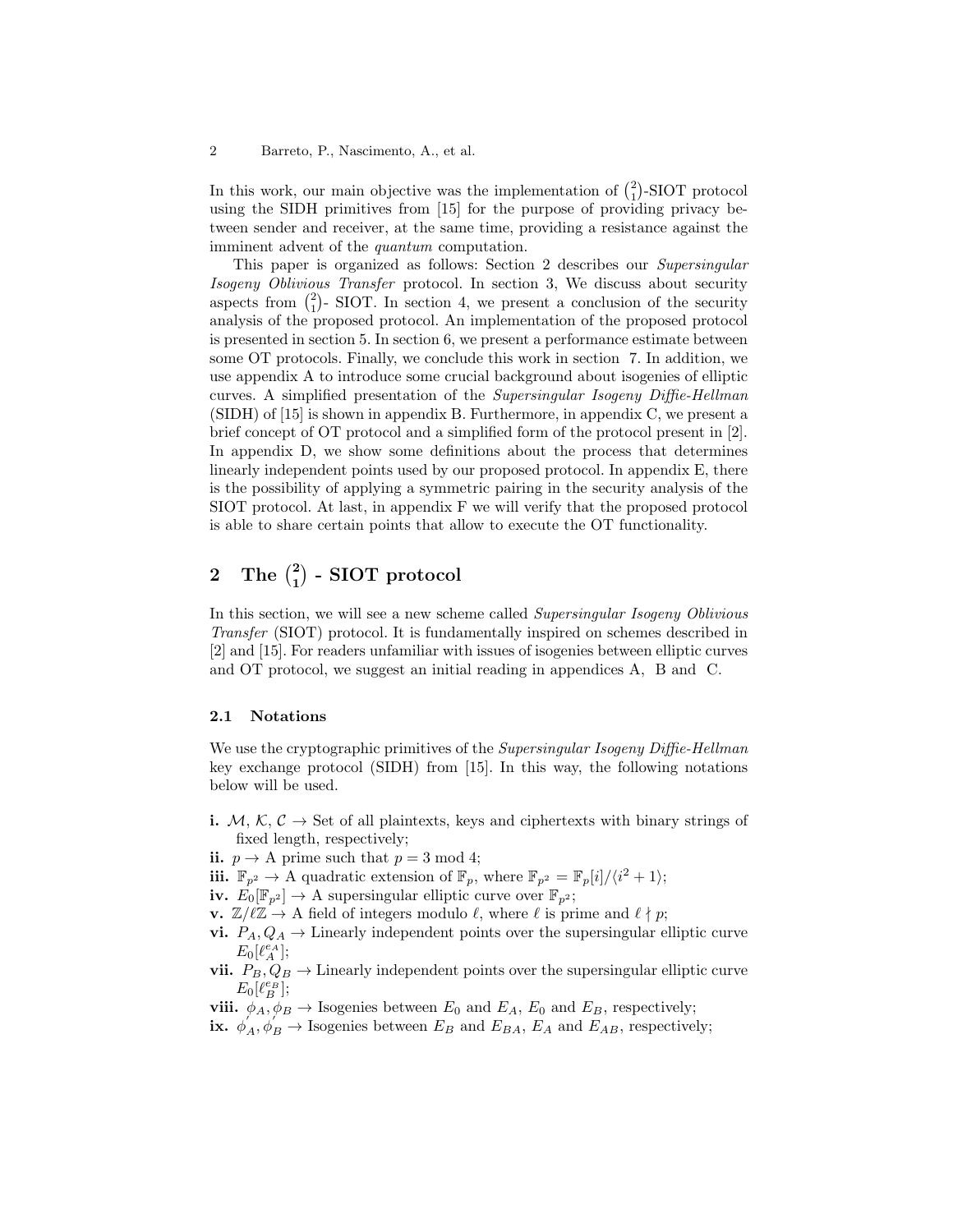- **x.**  $G_A, H_A \to \text{Images of } P_B \text{ and } Q_B \text{ under Sender's private isogeny } \phi_A;$
- **xi.**  $G_B, H_B \to \text{Images of } P_A$  and  $Q_A$  under Receiver's private isogeny  $\phi_B$ ;
- **xii.**  $j(E_{AB}), j(E_{BA}) \rightarrow j invariants$  of supersingular elliptic curve  $E_{AB}$  and  $E_{BA}$ , respectively;
- **xiii**  $e_A, e_B \rightarrow$  Positive integers;

**xiv.**  $r_A, r_B \to \text{Integers from } \mathbb{Z}/\ell_A^{e_A} \mathbb{Z} \text{ and } \mathbb{Z}/\ell_B^{e_B} \mathbb{Z}$ , respectively;

**xv.**  $f \to \text{Small cofactor to ensure a prime } p = \ell_A^{e_A} \ell_B^{e_B} f \pm 1;$ 

**xvi.**  $\mathcal{H} \to$  Hash function such that  $\mathcal{H} = \{H_k : k \in K\}$ . It is a hash function family indexed by a finite set K, where each  $H_k$  is a function from  $\mathbb{F}_{p^2}$ .

**xvii.**  $\mathcal{E}, \mathcal{D} \to$  Encryption and Decryption algorithms, respectively;

**xviii.**  $\mathsf{pk}_A$ ,  $\mathsf{pk}_B \to \text{Sender's public key and Receiver's public key, respectively;}$ 

xiv.  $sk_A, sk_B \rightarrow$  Sender's private key and Receiver's private key, respectively.

xx.  $\mathcal{O} \rightarrow$  Special point located at infinity. It acts as a neutral element in the operation of adding points of an elliptic curve over a finite field;

**xxi.**  $ker(\phi) \rightarrow$  Kernel of an isogeny. In particular, it is a finite subgroup of an elliptic curve over closed field  $\mathbb{F}_{p^2}$ . It can also be denoted by  $\langle P, Q \rangle$ , where  $P, Q \in E[\bar{\mathbb{F}}_{p^2}].$ 

#### 2.2 Public parameters

Let  $E_0$  be a supersingular elliptic curve defined over  $\mathbb{F}_{p^2}$ . For convenience, assume a prime p of form<sup>4</sup>  $p = \ell_A^{e_A} \ell_B^{e_B} - 1$  with  $\ell_A = 2$  and  $e_A \ge 4$  (and  $f = 1$ ), or  $p =$  $4\ell_A^{e_A}\ell_B^{e_B} - 1$ , where both  $\ell_A$  and  $\ell_B$  are odd primes (and  $f = 4$ ). Hence, either of these choices yield  $p = 3 \pmod{4}$ , enabling the representation<sup>5</sup>  $\mathbb{F}_{p^2} = \mathbb{F}_p[i]/\langle i^2 +$ 1) and ensuring that the curve  $E_0[\mathbb{F}_{p^2}]$  :  $y^2 = x^3 + x$  is supersingular, with group order  $(\ell_A^{e_A} \ell_B^{e_B} f)^2$ . Additionally, let  $P_A, Q_A, P_B, Q_B$  points. Then,  $E_0[\ell_A^{e_A}]$ and  $E_0[\ell_B^{\varepsilon_B}]$  are generated by kernel  $\langle P_A, Q_A \rangle$  and  $\langle P_B, Q_B \rangle$ , respectively. The appendix D presents some definitions used to compute such linearly dependent points.

#### 2.3 Premises

- 1. Let  $(\mathcal{E}, \mathcal{D})$  be a symmetric encryption scheme according to definitions 1 and 2 of [2]. The shared symmetric key is the value of the invariant  $\gamma$  between two supersingular and isomorphic<sup>6</sup> elliptic curves. We will see in figure 1, that the invariant *j* will be submitted to hash function  $\mathcal{H} = \{H_k : k \in \mathcal{K}\}\$ indexed by a finite set K, where each  $H_k$  is a function of  $\mathbb{F}_{n^2}$ ;
- 2. Alice wants to encrypt two messages  $m_0, m_1 \in \mathcal{M}$  and send them to Bob. In turn, Bob will decrypt only one of these two messages and Alice will not be aware of his choice;

 $^4$  See [16] that reports a deep research about the choice of SIDH-Friendly Primes.

 $5$  See [17] for more details about this type of representation.

 $6$  See [18], Proposition III.1.4(b).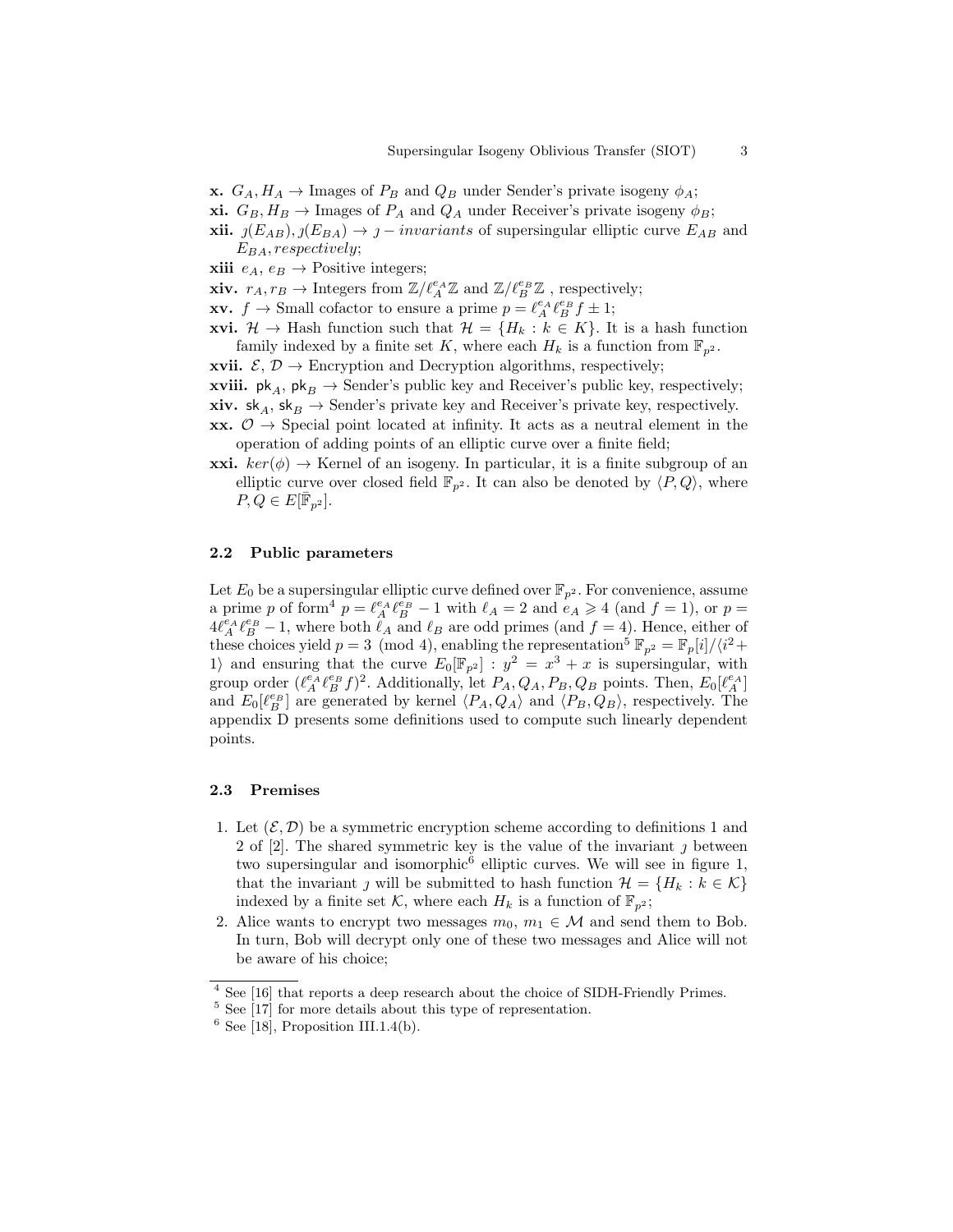- 4 Barreto, P., Nascimento, A., et al.
- 3. Alice and Bob use a coin-flipping protocol from [19] to share a single uniform random string of  $w$  bits. This ensures that neither Alice nor Bob can guess in advance or control the value of w. Thus, they must use, for instance, a hash function in this bit string to get the linearly independent points  $U$  and V. Otherwise, they must generate a new string  $w$ .

# 2.4 Protocol

Figure 1 shows an abstraction of the proposed protocol operation in its simplest form, i.e,  $\binom{2}{1}$  - SIOT.

| Supersingular Isogeny Oblivious Transfer (SIOT)                               |                                                                                    |                                                              |
|-------------------------------------------------------------------------------|------------------------------------------------------------------------------------|--------------------------------------------------------------|
| Sender                                                                        |                                                                                    | Receiver                                                     |
| Input: $m_0, m_1 \in \mathcal{M}$                                             |                                                                                    | Input: $\sigma \in \{0, 1\}$                                 |
| Output: None                                                                  |                                                                                    | Output: $m_{\sigma}$                                         |
| $r_A \leftarrow \mathbb{Z}/\ell_A^{e_A} \mathbb{Z}$                           |                                                                                    | $r_B \leftarrow \mathbb{Z}/\ell_P^{e_B} \mathbb{Z}$          |
| $\phi_A : E_0 \to E_A$                                                        |                                                                                    | $\phi_B : E_0 \to E_B$                                       |
| $E_A \leftarrow E_0 / \langle P_A + r_A Q_A \rangle$                          |                                                                                    | $E_B \leftarrow E_0/(P_B + r_B Q_B)$                         |
| $G_A \leftarrow \phi_A(P_B); H_A \leftarrow \phi_A(Q_B)$                      |                                                                                    | $G_B \leftarrow \phi_B(P_A); H_B \leftarrow \phi_B(Q_A)$     |
| $pk_A \leftarrow (E_A, G_A, H_A)$                                             |                                                                                    | $\mathsf{pk}_B \leftarrow (E_B, G_B, H_B)$                   |
|                                                                               | $pk_{A}$                                                                           | If $G_A, H_A \notin E_A[\ell_{\scriptscriptstyle B}^{e_B}],$ |
|                                                                               |                                                                                    | then abort $(\perp)$ .                                       |
|                                                                               |                                                                                    | $U, V \leftarrow \varepsilon E_B[\ell_A^{e_A}]$ then,        |
|                                                                               |                                                                                    | $\hat{G}_B \leftarrow (G_B - \sigma U)$                      |
|                                                                               |                                                                                    | $\hat{H}_B \leftarrow (H_B - \sigma V)$                      |
|                                                                               |                                                                                    | $\hat{\mathsf{pk}}_B \leftarrow (E_B, \hat{G}_B, \hat{H}_B)$ |
| If $\hat{G}_B$ , $\hat{H}_B \notin E_B[\ell_A^{e_A}],$                        | $\hat{\mathsf{pk}}_B$                                                              |                                                              |
| then abort $(\perp)$ .                                                        |                                                                                    |                                                              |
| $\forall i \in \{0, 1\}$ and $U, V \leftarrow s E_B[\ell_A^{e_A}]$ then,      |                                                                                    | $\phi_B : E_A \rightarrow E_{AB}$                            |
| $\phi'_{A_i}: E_B \to E_{BA_i}$                                               |                                                                                    |                                                              |
| $E_{BA_i} \leftarrow \langle (\hat{G}_B + iU) + r_A (\hat{H}_B + iV) \rangle$ |                                                                                    | $E_{AB} \leftarrow E_A / \langle G_A + r_B H_A \rangle$      |
| $k_0 = \mathcal{H}(j(E_{BA_0}))$                                              |                                                                                    | $k_{\sigma} = \mathcal{H}(j(E_{AB}))$                        |
| $k_1 = \mathcal{H}(j(E_{BA_1}))$                                              |                                                                                    |                                                              |
|                                                                               |                                                                                    |                                                              |
|                                                                               | $c_0 \leftarrow \mathcal{E}_{k_0}(m_0)$<br>$c_1 \leftarrow \mathcal{E}_{k_1}(m_1)$ |                                                              |
|                                                                               |                                                                                    |                                                              |
|                                                                               |                                                                                    | $m_{\sigma} \leftarrow \mathcal{D}_{k_{-}}(c_{\sigma});$     |
|                                                                               |                                                                                    |                                                              |
|                                                                               |                                                                                    |                                                              |

**Fig. 1.**  $\binom{2}{1}$  - SIOT protocol.

# Generation of key pairs

Setup - Sender

1. Alice secretly chooses a value  $r_A \leftarrow Z/\ell_A^{e_A} Z;$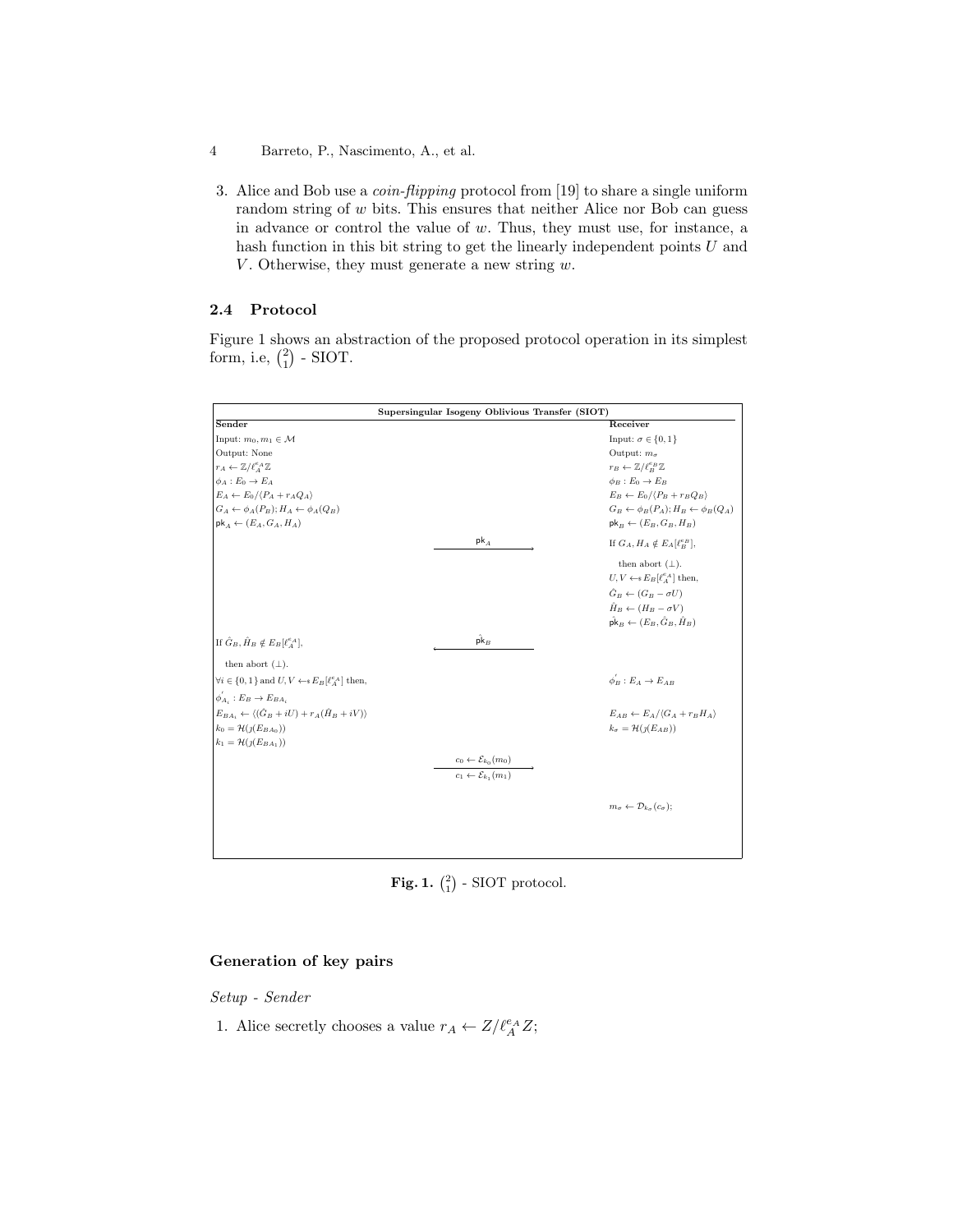- 2. She computes:
	- (a)  $ker(\phi_A) = \langle P_A + r_A Q_A \rangle;$
	- (b)  $\phi_A : E_0 \to E_A;$
	- (c)  $\phi_A(P_B) = G_A$ ;  $\phi_A(Q_B) = H_A$ .
- 3. Alice creates a pair of keys  $sk_A = (\phi_A, r_A)$  and  $pk_A = (E_A, G_A, H_A)$ , i.e, her private and public keys, respectively;
- 4. Alice sends to Bob  $pk_A = (E_A, G_A, H_A)$ . He checks if  $G_A, H_A \in E_A[\ell_B^{e_B}],$ i.e,  $\ell_B^{e_B} G_A = \ell_B^{e_B} H_A = \mathcal{O}_A \in E_A$ , since  $\{P_B, Q_B\} \subset E_0[\ell_B^{e_B}]$ . If this check is valid then, Bob will accept the public key of Alice. Otherwise, that public key will be rejected  $(\perp)$ .

It is denoted  $E_A = E_0 / \langle P_A + r_A Q_A \rangle$ , where  $|ker(\phi_A)| = |\langle P_A + r_A Q_A \rangle| = \ell_A^{e_A},$ *i.e.*, a separable<sup>7</sup> isogeny of degree  $\ell_A^{e_A}$ .

Setup - Receiver

- 1. Bob secretly chooses a value  $r_B \leftarrow Z/\ell_B^{e_B} Z;$
- 2. He computes:
	- (a)  $ker(\phi_B) = \langle P_B + r_B Q_B \rangle;$
	- (b)  $\phi_B : E_0 \to E_B;$
	- (c)  $\phi_B(P_A) = G_B$ ;  $\phi_B(Q_A) = H_B$ ;
	- (d) For a unique  $\sigma \in \{0, 1\}$ ,  $\hat{G}_B = (G_B \sigma U)$  and  $\hat{H}_B = (H_B \sigma V)$ .
- 3. Bob creates a key pair  $sk_B = (\phi_B, r_B)$  and  $\hat{pk}_B = (E_B, \hat{G}_B, \hat{H}_B)$ , i.e, his private and public key, respectively;
- 4. He sends  $pk_B$  to Alice. Then, she performs two checks:
	- $-$  If  $\hat{G}_B$ ,  $\hat{H}_B \in E_B[\ell_A^{e_A}],$  i.e,  $\ell_A^{e_A} G_B = \ell_A^{e_A} H_B = \mathcal{O}_B \in E_B$  since  $\{P_A, Q_A\} \subset$  $E_0[\ell_A^{e_A}];$
	- If the points  $U, V \in E_B[\ell_A^{\epsilon_A}]$ . This ensure that the pair of points  $(G_B +$  $U, H_B + V$ ) and  $(G_B - U, H_B - V)$  are generated by  $E_B[\ell_A^{\epsilon_A}]$ . Otherwise,  $\hat{pk}_B$  will be rejected ( $\perp$ ) and the protocol is restarted to execute another bit string w.

#### Generation of secret keys

Setup - Sender

- 1. Alice computes:
	- (a)  $\forall i \in \{0, 1\}, \, ker(\phi'_{A_i}) = \langle (\hat{G}_B + iU) + r_A(\hat{H}_B + iV) \rangle;$ (b)  $\phi'_{A_i}: E_B \rightarrow E_{BA_i};$ (c)  $j_i \leftarrow j(E_{BA_i});$ (d)  $k_i = \mathcal{H}(\jmath_i).$

<sup>7</sup> See [20], Proposition 12.8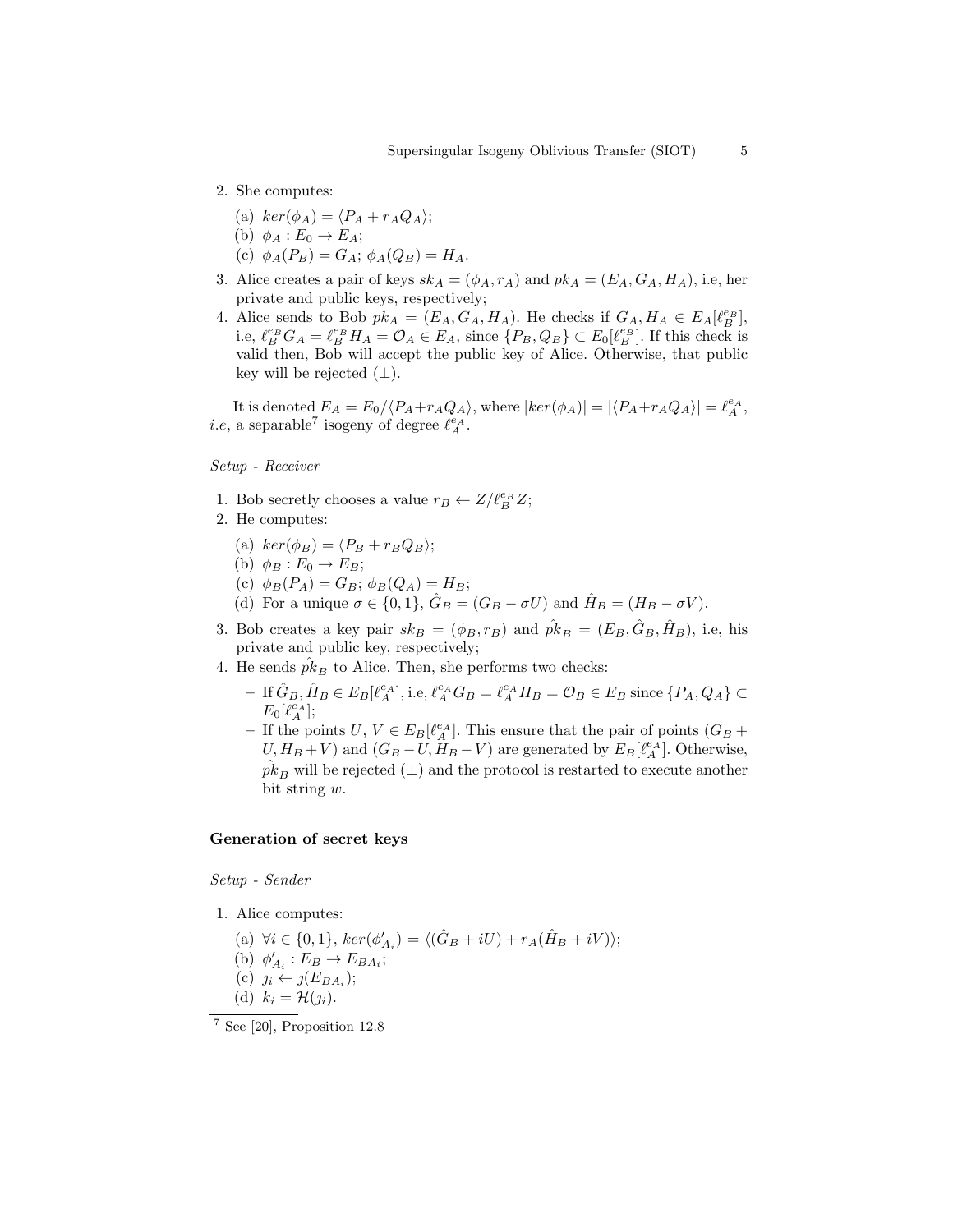Setup - Receiver

1. Bob computes:

(a)  $\ker(\phi'_B) = \langle G_A + r_B H_A \rangle;$ (b)  $\phi'_B : \overline{E}_B \to E_{AB};$ (c)  $\jmath_{\sigma} \leftarrow j(E_{AB});$ (d)  $k_{\sigma} = \mathcal{H}(\jmath_{\sigma}).$ 

#### Encryption and Decryption

- 1.  $\forall i \in \{0,1\}$ , Alice encrypts  $m_i$ . Then,  $c_i \leftarrow \mathcal{E}(k_i, m_i)$ . After that, she sends  $(c_0, c_1)$  to Bob;
- 2. He decrypts and gets  $m_{\sigma} \leftarrow \mathcal{D}(k_{\sigma}, c_{\sigma});$

# 3 Security analysis of the  $\binom{2}{1}$ -SIOT protocol

In the next sections, we will present some definitions for security analysis of the proposed protocol.

#### 3.1 Preliminaries

**Definition 1.** A function  $\epsilon(\cdot)$  is negligible in  $\underline{n}$ , or just negligible, if for every positive polynomial  $p(\cdot)$  and all sufficiently large n it holds that  $\epsilon(\cdot) < 1/p(\cdot)$ .

**Definition 2.** A probability ensemble  $\mathcal{X} = {\mathcal{X}(n, a)}$  is an infinite sequence of random variables indexed by  $n \in \mathbb{N}$  and  $a \in \{0,1\}^*$ . The value  $\underline{n}$  will represent a security parameter and  $\underline{a}$  will represent the parties' inputs.

**Definition 3.** Two distribution ensembles  $\mathcal{X} = {\mathcal{X}(n, a)}$  and  $\mathcal{Y} = {\mathcal{Y}(n, a)}$ are said to be computationally indistinguishable, denoted by  $\mathcal{X} \triangleq \mathcal{Y}$ , if for every non-uniform polynomial-time algorithm  $D$  there exists a negligible function  $\epsilon(\cdot)$  such that for every  $n \in \mathbb{N}$  and  $a \in \{0,1\}^*$ . Then,  $|\Pr[\mathcal{D}(\mathcal{X}(n,a))]=$  $1]-\Pr[\mathcal{D}(\mathcal{Y}(n,a))]=1]|\leqslant \epsilon(n).$ 

# 3.2 Computational problems of isogenies between supersingular elliptic curves

In this section, we will see some cases of computational problems from supersingular elliptic curves that were adapted from [15]. Therefore, let a supersingular curve  $E_0$  over  $\mathbb{F}_{p^2}$  together with independent bases  $\{P_A, Q_A\}$  and  $\{P_B, Q_B\}$  of  $E_0[\ell_A^{e_A}]$  and  $E_0[\ell_B^{e_B}]$ , respectively. Furthermore, recall that p is a prime of the form defined on section 2.2.

Problem 1 (Decisional Supersingular Isogeny (DSSI) problem). Let  $E_A[\mathbb{F}_{p^2}]$  be another supersingular curve. Decide whether  $E_A$  is  $\ell_A^{e_A}$ -isogenous to  $E_0$ .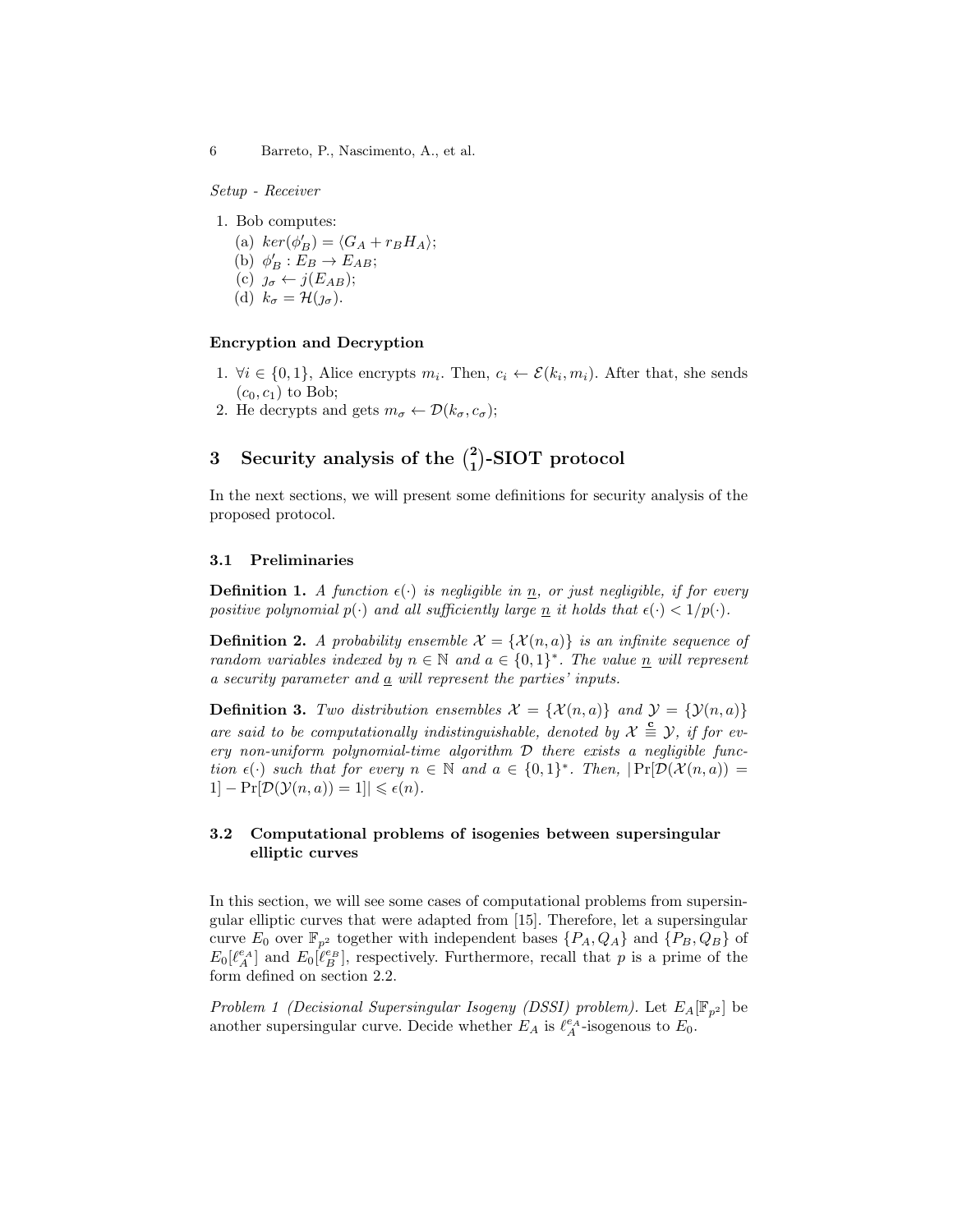Problem 2 (Computational Supersingular Isogeny (CSSI) problem). Let  $\phi_A$ :  $E_0 \rightarrow E_A$  be an isogeny whose kernel is  $R_A = \langle [m_A]P_A + [r_A]Q_A \rangle$  for some  $m_A, r_A \in \mathbb{Z}/\ell_A^{e_A}\mathbb{Z}$ . Given the public key  $(E_A, G_A, H_A)$ . Determine  $R_A$ .

Problem 3 (Supersingular Computational Diffie-Helmann (SSCDH) problem). Let  $\phi_A : E_0 \to E_A$  be an isogeny whose kernel is  $R_A = \langle [m_A]P_A + [r_A]Q_A \rangle$ for some  $m_A, r_A \in \mathbb{Z}/\ell_A^{e_A} \mathbb{Z}$  and let  $\phi_B : E_0 \to E_B$  be an isogeny whose kernel is  $R_B = \langle [m_B]P_B + [r_B]Q_B \rangle$  for some  $m_B, r_B \in \mathbb{Z}/\ell_B^{e_B} \mathbb{Z}$ . Given the public keys  $(E_A, G_A, H_A)$  and  $(E_B, G_B, H_B)$ . Determine the  $j$  – *invariant* of  $E_0/\langle[m_A]P_A + [r_A]Q_A,[m_B]P_B + [r_B]Q_B\rangle$ 

Problem 4 (Supersingular Decision Diffie-Hellman (SSDDH) problem). Given a tuple sampled with probability  $1/2$  from one of the following two distributions:

1.  $(E_A, E_B, G_A, H_A, G_B, H_B, E_{AB})$  where  $E_A, E_B, G_A, H_A, G_B$  and  $H_B$  are as in the SSCDH problem (Problem 3) then,

$$
E_{AB} \simeq E_0 / \langle [m_A] P_A + [r_A] Q_A, [m_B] P_B + [r_B] Q_B \rangle,
$$

2.  $(E_A, E_B, G_A, H_A, G_B, H_B, E_C)$  where  $E_A, E_B, G_A, H_A, G_B$  and  $H_B$  are as in the SSCDH problem (Problem 3) then,

$$
E_C \simeq E_0 / \langle [\hat{m}_A] P_A + [\hat{r}_A] Q_A, [\hat{m}_B] P_B + [\hat{r}_B] Q_B \rangle
$$

Let  $m_A, r_A, \hat{m}_A, \hat{r}_A \in \mathbb{Z}/\ell_A^{e_A} \mathbb{Z}$  and  $m_B, r_B, \hat{m}_B, \hat{r}_B \in \mathbb{Z}/\ell_B^{e_B} \mathbb{Z}$ . Determine from which distribution the tuple is sample.

Remark 1. Each sample has a probability  $1/2$ . Thus, for definition 3, we have that:

$$
\{E_A, E_B, G_A, H_A, G_B, H_B, E_{AB}\} \stackrel{\mathbf{c}}{=} \{E_A, E_B, G_A, H_A, G_B, H_B, E_C\}
$$

#### 3.3 Notations for security analysis

In the security analysis of the proposed protocol, the followings notations will be used:

- **i.** Application of the  $V \acute{e}l u's^ \delta$  formula  $\rightarrow V \acute{e}l u's$  formula{ $ker(\phi), E$ };
- ii. According to [21] in an OT protocol, the replacement of either  $m_0$  or  $m_1$ by another message m must go unnoticed by the receiver. Let  $\tau \in \mathcal{M}$  and  $\sigma \in \{0,1\}$ . Then, Alice's view in executing an OT protocol is denoted by  $\{\Omega_{Alice}(Alice(1^n, \tau), Bob(1^n, \sigma))\},$  where a security parameter is defined by 1<sup>n</sup>. Similarly, we denote Bob's view for  $\{\Omega_{Bob}(Alice(1^n, \tau), Bob(1^n, \sigma))\};$
- iii. When Alice or Bob acts like a dishonest user, we denote them by Alice<sup>\*</sup> and Bob\*, respectively.

<sup>8</sup> See [22], Corollary 25.1.7.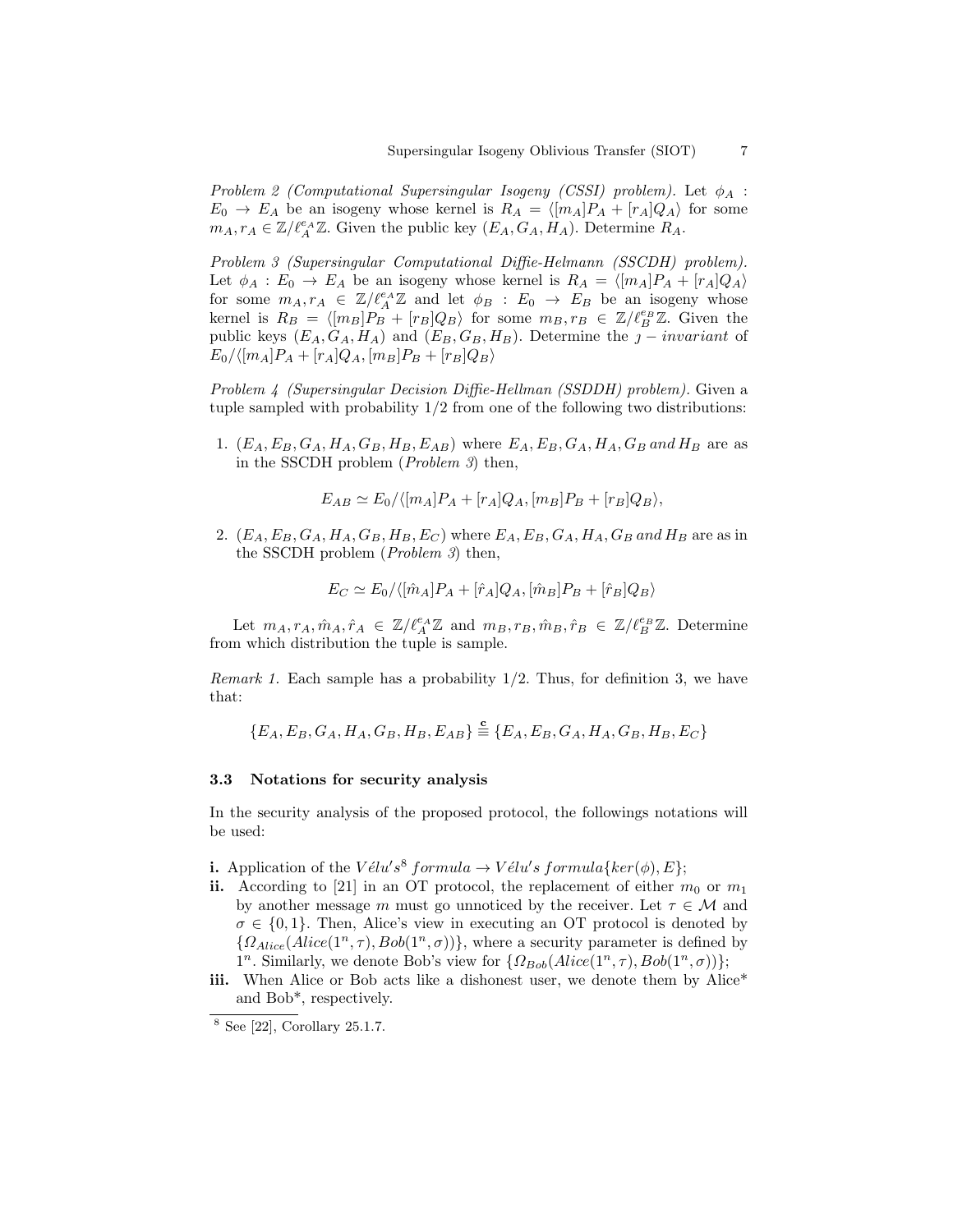8 Barreto, P., Nascimento, A., et al.

#### 3.4 Some requirements for security analysis

A priori, any secure protocols should resist to any adversarial attack. Thus, to prove that an OT protocol is secure, [12] state that the most important requirements in any security protocol are correctness and privacy.

#### Correctness

Suppose that both Alice and Bob are honest parties taking the  $\binom{2}{1}$ -SIOT protocol. Let  $\sigma, i \in \{0,1\}$  such that  $\sigma = i$ . Thus, the *correctness* follows the identities below.

$$
j(E_{BA_i}) \simeq j(E_B/\langle (G_B - \sigma \cdot U + i \cdot U) + r_A \cdot (H_B - \sigma \cdot V + i \cdot V) \rangle)
$$
  
\simeq j(\phi\_B(E\_0)/\langle (\phi\_B(P\_A) - \sigma \cdot U + i \cdot U) + r\_A(\phi\_B(Q\_A) - \sigma \cdot V + i \cdot V) \rangle)  
\simeq j(\phi\_B(E\_0)/\langle \phi\_B(P\_A) + r\_A \cdot \phi\_B(Q\_A) \rangle)  
\simeq j(\phi\_B(E\_0)/\langle \phi\_B(P\_A + r\_A \cdot Q\_A) \rangle)  
\simeq j(\phi'\_{A\_i}(\phi\_B(E\_0))) \simeq j(\phi\_A(E\_0)/\langle \phi\_A(P\_B + r\_B \cdot Q\_B) \rangle)  
\simeq j(\phi'\_{A\_i}(\phi\_B(E\_0))) \simeq j(E\_B/\langle \phi\_A(P\_B) + r\_B \cdot \phi\_B(Q\_B) \rangle)  
\simeq j(\phi'\_{A\_i}(\phi\_B(E\_0))) \simeq j(E\_B/\langle G\_A + r\_B \cdot H\_A \rangle) \simeq j(\phi'\_B(\phi\_A(E\_0))) \simeq j(E\_{AB}).

#### Privacy

In the  $\binom{2}{1}$ -SIOT protocol, Bob's choice should not be known to Alice. Moreover, at the end of the protocol execution, Bob will not be able to gain any knowledge about the message that he did not decrypt. It should be noted that this privacy stems from the difficulty of solving the computational problems seen in section 3.2. Finally, to complement the security proof of the proposed protocol, Theorem 1 was elaborated as follows:

Theorem 1. Assume that CSSI, SSCDH, SSDDH problems are hard in a group  $E(\mathbb{F}_{p^2})$ . Then,  $\binom{2}{1}$ -SIOT protocol ensures privacy between two parties.

Proof. The proof is to adapt definition 2.6.1 of  $[12]$  to  $\binom{2}{1}$ -SIOT protocol for compatibility with the computational problems mentioned in section 3.2. Let two messages,  $m_0$  and  $m_1$ , between two parts (Alice and Bob). An OT protocol is private if the following requirements are valid:

**i.** Non-triviality: If Alice and Bob follow the protocol correctly then, after an execution in which Alice has for input any  $m_0$ ,  $m_1 \in \mathcal{M}$  and Bob has input bit  $\sigma \in \{0,1\}$ , the output of Bob is  $m_{\sigma}$ . In other words, Bob receives  $pk_A$ and the pair  $(c_0, c_1)$  from Alice. Recalling that  $pk_A \leftarrow (E_A, G_A, H_A)$  and  $c_{\sigma} \leftarrow \mathcal{E}(k_{\sigma}, m_{\sigma})$  are well defined. Thus, non-triviality follows from the fact that

$$
Vélu's formula \{ \langle G_A + r_B H_A \rangle, E_A \} \Rightarrow E_{AB} : .
$$
  

$$
\mathcal{H}(j(E_{AB})) \Rightarrow k_{\sigma}.
$$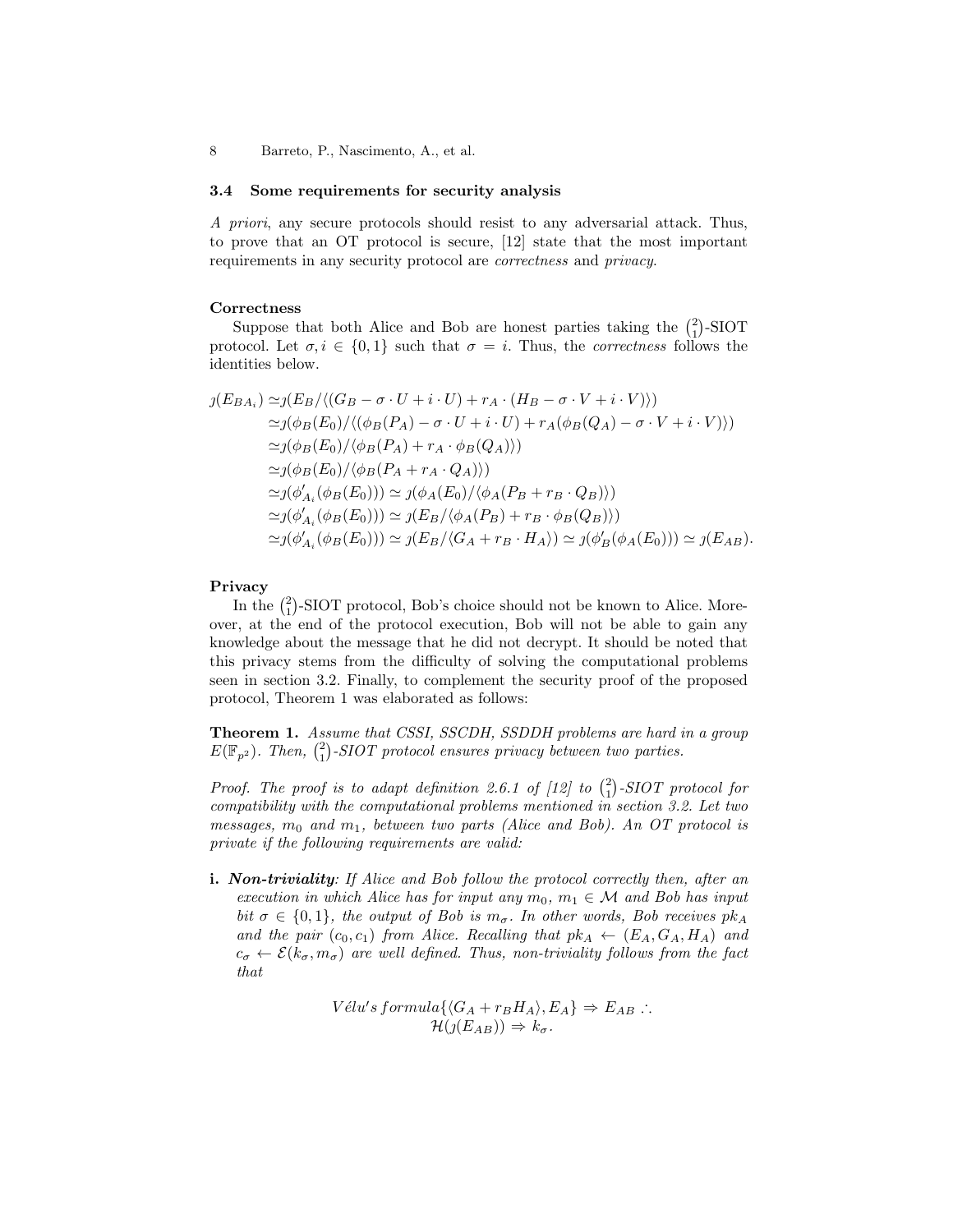Therefore, Bob recovers  $k_{\sigma}$  implying  $m_{\sigma} \leftarrow \mathcal{D}(k_{\sigma}, c_{\sigma})$  such that  $\sigma$  is a unique binary value secretly chosen by him. Furthermore, upon receiving  $pk<sub>A</sub>$ , Bob will not be able to compute Alice's private key, i.e,  $\mathsf{sk}_A = (\phi_A, r_A)$ . If that could be possible, there would be a violation of the CSSI problem difficult hypothesis.

ii. Privacy in the case of a dishonest Bob: Let  $\hat{pk}_B \leftarrow (E_B, \hat{G}_B, \hat{H}_B)$ denotes Bob's public key sent to Alice. Recall that  $G_B \leftarrow G_B$ ,  $H_B \leftarrow H_B$ , if  $\sigma = 0$  and  $G_B \leftarrow (G_B - U)$ ,  $H_B \leftarrow (H_B - V)$ , if  $\sigma = 1$ . In addition, there is Alice's public key  $pk_A := (E_A, G_A, H_A)$  sent to Bob and a unique value of  $j-invariant$   $j_{\sigma} = j(V\acute{e}lu's formula\{\langle G_A + r_B H_A \rangle, E_A \})$  computed by Bob upon receiving Alice's well-defined public key pk<sub>A</sub>. After that,  $\forall i \in \{0,1\},\$ Alice will compute  $j_i = \iint V \ell' \ell' \nu' s \, formula \{ \langle (\hat{G}_B + iU) + r_A(\hat{H}_B + iV) \rangle, E_B \} \rangle,$ *i.e,*  $j_0$  and  $j_1$ . Moreover, Alice will share a unique secret key with Bob. Thus, Alice's privacy is based on the following fact: Bob cannot compute both values of the invariants  $y_0$  and  $y_1$   $(y_0 \neq y_1)$ , if the hypothesis of the SSCDH problem is difficult. In other words, Bob will be able to compute a unique invariant  $\jmath_{\sigma}$ .

Let  $\sigma \in \{0,1\}$  an auxiliary input and another input with tuple  $m_0, m_1, m_2$  $\epsilon \in \mathcal{M}$ . Thus, another way to view the Alice's privacy is that Bob's first message, denoted by Bob<sup>\*</sup>  $(1^n, \sigma)$ , determines whether it should receive m<sub>0</sub> or  $m_1$ . For example, if it determines that it should receive  $m_0$ , then its view when Alice's input is  $(m_0, m_1)$  is indistinguishable from its view when Alice's input is  $(m_0, m)$ . Evidently, this implies that Bob cannot learn anything about  $m_1$  when it receives  $m_0$  and vice versa. Hence,

 ${ \Omega_{Bob^*}(Alice(1^n, (m_0, m_1)); Bob^*(1^n, \sigma)) \}_{n \in \mathbb{N}} \stackrel{\mathbf{c}}{=} { \Omega_{Bob^*}(Alice(1^n, (m_0, m)); Bob^*(1^n, \sigma)) \}_{n \in \mathbb{N}}}$ 

or

 $\{\Omega_{Bob^*}(Alice(1^n, (m_0, m_1)); Bob^*(1^n, \sigma))\}_{n \in \mathbb{N}} \stackrel{\mathbf{c}}{=} {\Omega_{Bob^*}(Alice(1^n, (m, m_1)); Bob^*(1^n, \sigma))}\}_{n \in \mathbb{N}}$ 

iii. Privacy in the case of a dishonest Alice: Note that this requirement shows that Alice cannot distinguish Bob's possible secret choices, i.e, when bit  $\sigma$  is set to 0 or 1. In other words, she simply visualizes a pk<sub>B</sub> public key. Then, the receive's privacy will be checked by following Lemma:

**Lemma 1.** Alice by inputting  $\hat{pk}_B$  cannot guess  $\sigma$  with probability greater than  $1/2 + \epsilon(n)$ , for some negligible function  $\epsilon(n)$  and  $\forall n \in \mathbb{N}$ 

Proof. We can assume that by receiving  $p k_B$  and not knowing the value of Bob's bit  $\sigma$ , Alice cannot distinguish the pairs of tuples  $\{(E_B, G_B, H_B)\}\$ and  $\{(E_B, (G_B - U), (H_B - V)\}, i.e., for some  $\hat{G}_B, \hat{H}_B \in E_B[\ell_A^{\epsilon_A}]$  such$ that  $Pr[(E_B, G_B, H_B) = (E_B, \hat{G}_B, \hat{H}_B)] = Pr[(E_B, G_B - U, H_B - V)]$  $(E_B, G_B, H_B)$ ] which is independent of  $\sigma$ . Thus, the difficulty of this indistinguishability between these tuples is based on SSDDH problem. We have that: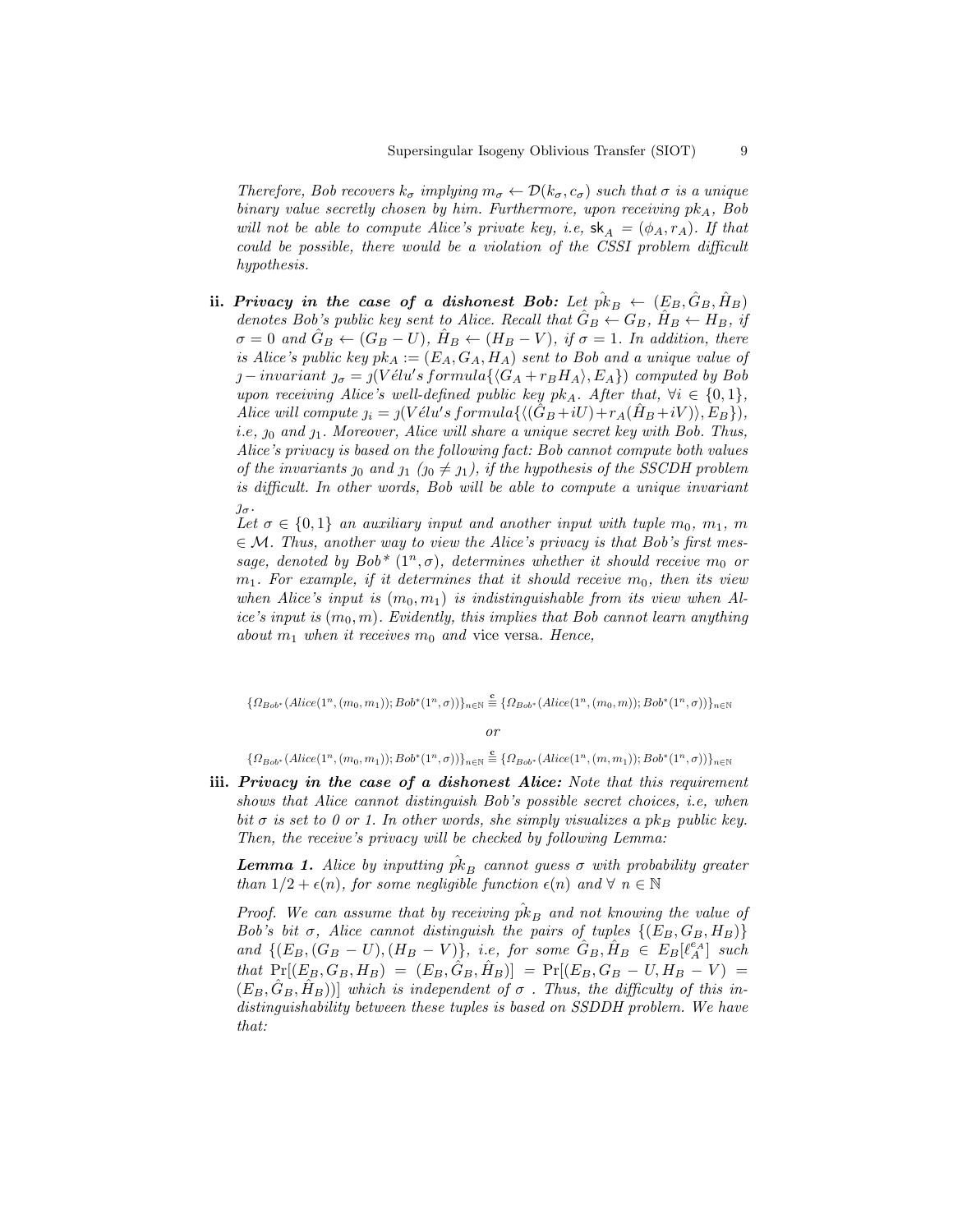10 Barreto, P., Nascimento, A., et al.

$$
\{(E_B, G_B, H_B)\}\stackrel{\mathbf{c}}{=} \{E_B, (G_B - U), (H_B - V)\}
$$

According to [25], a distinguisher is a probabilistic algorithm that describes the advantages of an adversary's advantage. Then, suppose that, by contradiction, there is a probabilistic distinguisher  $\Theta$  of polynomial time and a non-negligible function  $\epsilon$  such that  $\forall n \in \mathbb{N}$ ,

$$
|P_r[\Theta(E_B,G_B,H_B)=1]-P_r[\Theta(E_B,(G_B-U),(H_B-V)\})=1]|\geqslant \epsilon(n),
$$

Then, by subtracting and adding the following term,

$$
P_r[\Theta(E_B, (G_B - U - R), (H_B - V - S))] = 1]^9
$$

We have that

 $|P_r[\Theta(E_B, G_B, H_B) = 1] - P_r[\Theta((E_B, (G_B-U), (H_B-V)) = 1] \leqslant |P_r[\Theta(E_B,$  $(G_B, H_B) = 1]-P_r[\Theta(E_B, (G_B-U-R), (H_B-V-S)) = 1]|+|P_r[\Theta(E_B, (G_B-P)-P)]$  $U - R$ ),  $(H_B - V - S)$ ) = 1]  $- P_r[\Theta(E_B, (G_B - U), (H_B - V)) = 1]$ 

By contradiction, We suppose that

$$
|P_r[\Theta(E_B, G_B, H_B) = 1] - P_r[\Theta(E_B, (G_B - U - R), (H_B - V - S)) = 1]| \ge \frac{\epsilon(n)}{2} \tag{1}
$$

or

$$
|P_r[\Theta(E_B, (G_B - U - R), (H_B - V - S))] = 1] - P_r[\Theta(E_B, (G_B - U), (H_B - V))] = 1] \ge \frac{\epsilon(n)}{2}
$$
 (2)

Suppose that (3.1) holds. Thus, we can construct a distinguisher  $\tilde{\theta}$  for the SSDDH problem that works as follow: Upon input  $\hat{p}k_B \leftarrow \{(E_B,(G_B U$ ,  $(H_B - V)$ }, the distinguisher  $\tilde{\Theta}$  randomly chooses the pair of points R, S. Hence,  $\hat{p}k'_{B} \leftarrow \{(E_B, (G_B - U - R), (H_B - V - S))\}$ . On the other hand, if  $\hat{p}k_B \leftarrow \{(E_B, G_B, H_B)\}$  then,  $\hat{p}k'_B \leftarrow \{E_B, (G_B - R), (H_B - S)\}.$ Note that the pairs of points U and V are not used in the last tuple  $\hat{p}k'_B$ . However, these points as points R and S from to the same group  $E_B[\ell_A^{\epsilon_A}]$ and could also be randomly chosen by  $\tilde{\Theta}$ , say points U and V. Thus, we can have that  $\hat{p}k'_{B} \leftarrow \{(E_B, G_B, H_B)\}$  and

$$
|P_r[\tilde{\Theta}(E_B, G_B, H_B) = 1] - P_r[\tilde{\Theta}(E_B, (G_B - U), (H_B - V)) = 1]| = |P_r[\Theta(E_B, G_B, H_B) = 1] - P_r[\Theta(E_B, (G_B - U - R), (H_B - V - S)) = 1]| \ge \frac{\epsilon(n)}{2},
$$

in contradiction to the SSDDH problem. An analogous analysis follows in the case where (3.2) holds. The proof of Bob's privacy is concluded by noting that  $\{(E_B, G_B, H_B)\}, \{(E_B, (G_B - U), (H_B - V))\},$  regardless of the value of  $\sigma$ , are indistinguishable in Alice's view. In other words, let  $\tau \in \{0,1\}^*$  be an auxiliary input. Thus,

<sup>&</sup>lt;sup>9</sup>  $R, S \in E_B[\ell_A^{e_A}].$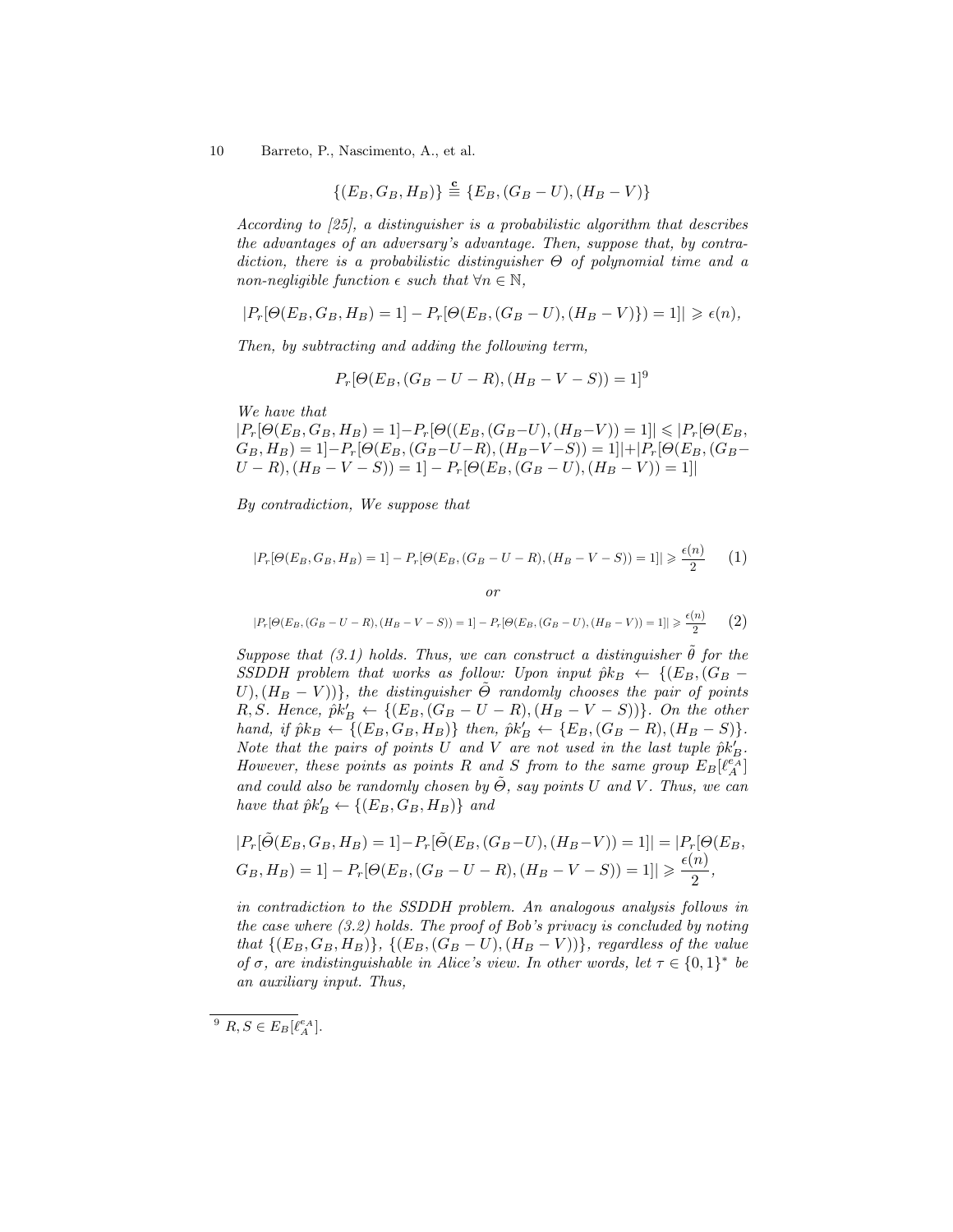$$
\{ \Omega_{Alice^*}(Alice^*(1^n, \tau), Bob(1^n, 0)) \} \stackrel{\mathbf{c}}{=} \{ \Omega_{Alice^*}(Alice^*(1^n, \tau), Bob(1^n, 1)) \}.
$$

According to Lemma 1, the privacy of Bob follows from SSDDH problem over the group  $E_B[\ell_A^{e_A}]$  $\left[ \begin{array}{c} e_A \\ A \end{array} \right]$ .

Therefore, the above requirements are related to the computacional problems of isogenies in supersingular elliptic curves and they ensure the privacy of the  $\binom{2}{1}$ -SIOT protocol utilization of the set of the set of the set of the set of the set of the set of the set of the set of the set of the set of the set of the set of the set of the set of the set of the set of the s

# 3.5 Algebraic security analysis of the  $\binom{2}{1}$ -SIOT protocol

Considering the case of a dishonest Alice, she will use a Weil pairing-based distinguisher for trying to find out the secret value  $\sigma$  from honest Bob. In the second situation, the roles will be inverted, *i.e.* Alice will be considered an honest sender and Bob a dishonest receiver. Thus, an analysis is performed in such a way that some algebraic conditions must be obeyed so that Bob is not able to decipher both of Alice's messages.

# Preventing a Weil pairing-based distinguisher from a possible Alice's dishonesty

Considering the situation where Alice\* (the dishonest sender) receiving the information  $(E_B, \hat{G}_B, \hat{H}_B)$  from Bob, a priori, does not know whether to receive  $(E_B, G_B, H_B)$  or  $(E_B, G_B - U, H_B - V)$ . Alice might consider using the Weil pairing to distinguish between these two values. In what follows, all pairings have order  $\ell_A^{e_A}$ . After all, the correct points  $G_B = \phi_B(P_A)$  and  $H_B = \phi_B(Q_A)$  are known to satisfy  $e(G_B, H_B) = e(P_A, Q_A)^{\ell_A^e}$ : if this relation does not hold for both of  $(\hat{G}_B, \hat{H}_B)$  or  $(\hat{G}_B + U, \hat{H}_B + V)$ , it would reveal which key Bob has chosen. More generally, because Alice can add any multiple of  $(U, V)$  to  $(\hat{G}_B, \hat{H}_B)$  and look for such a mismatch, one must have  $e(\hat{G}_B + \lambda U, \hat{H}_B + \lambda V) = e(G_B, H_B)$  $e(P_A, Q_A)^{\ell_A^{\epsilon_A}}$  for any  $\lambda \in \mathbb{Z}/\ell_A^{\epsilon_A}\mathbb{Z}$ . Recalling that  $U, V, G_B, H_B \in E_B[\ell_A^{\epsilon_A}]$  then, they can be wrote as a linear combination, i.e,  $U = \alpha G_B + \beta H_B$ ,  $V = \gamma G_B + \delta H_B$ such that  $\alpha, \beta, \gamma, \delta \in \mathbb{Z}/\ell_A^{\rho_A} \mathbb{Z}$ . Thus, this condition means that: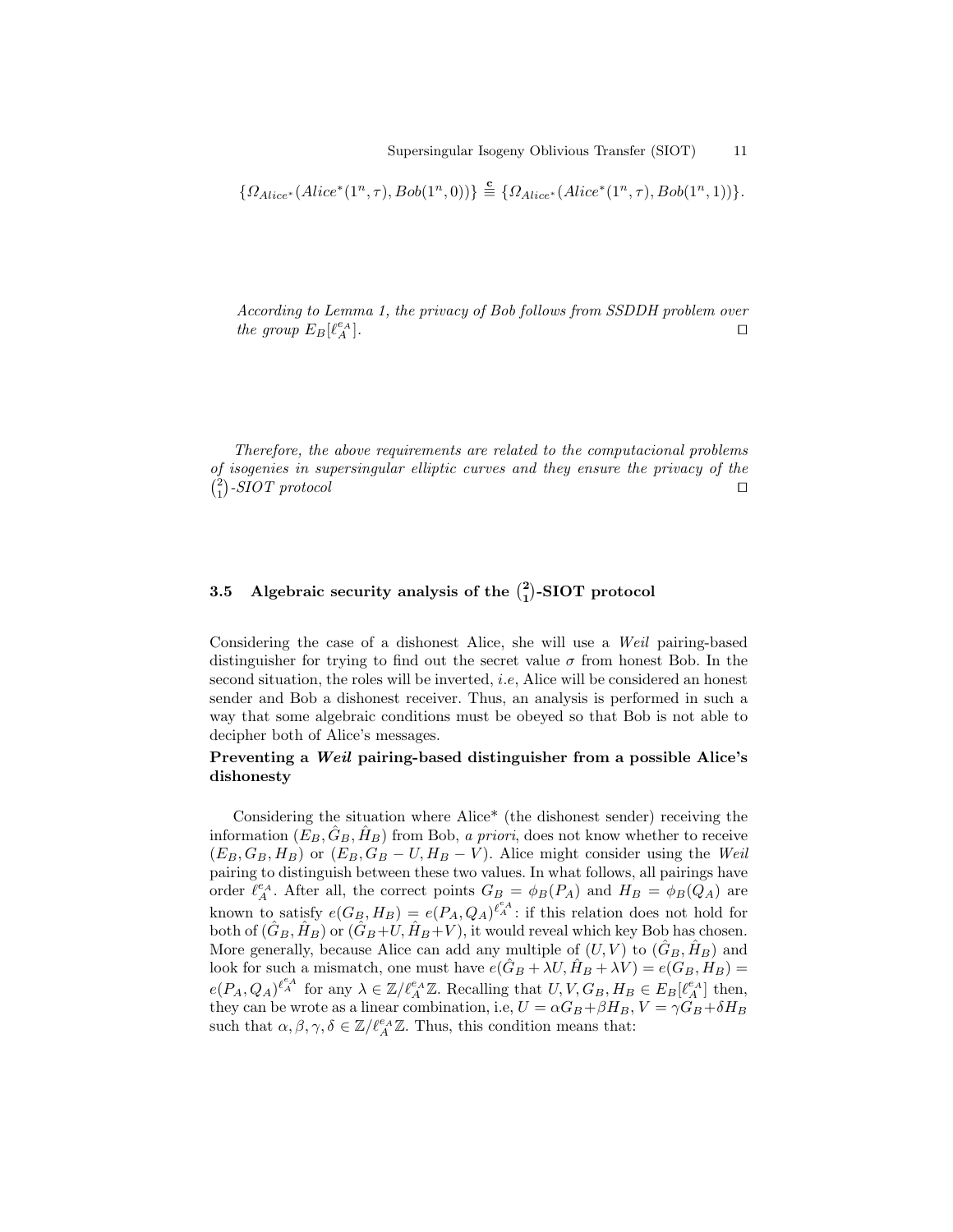$$
e(G_B + \lambda U, H_B + \lambda V) = e(G_B + \lambda \alpha G_B + \lambda \beta H_B, H_B + \lambda \gamma G_B + \lambda \delta H_B)
$$
  
\n
$$
= e((1 + \lambda \alpha)G_B + \lambda \beta H_B, \lambda \gamma G_B + (1 + \lambda \delta)H_B)
$$
  
\n
$$
= e((1 + \lambda \alpha)G_B, \lambda \gamma G_B)
$$
  
\n
$$
\cdot e((1 + \lambda \alpha)G_B, (1 + \lambda \delta)H_B)
$$
  
\n
$$
\cdot e(\lambda \beta H_B, \lambda \gamma G_B)
$$
  
\n
$$
\cdot e(\lambda \beta H_B, (1 + \lambda \delta)H_B)
$$
  
\n
$$
= 1
$$
  
\n
$$
\cdot e(G_B, H_B)^{(1 + \lambda \alpha)(1 + \lambda \delta)}
$$
  
\n
$$
\cdot e(H_B, G_B)^{\lambda \beta \lambda \gamma}
$$
  
\n
$$
\cdot 1
$$
  
\n
$$
= e(G_B, H_B)^{(1 + \lambda \alpha)(1 + \lambda \delta) - \lambda^2 \beta \gamma}
$$
  
\n
$$
= e(G_B, H_B),
$$

hence it is necessary that  $(1 + \lambda \alpha)(1 + \lambda \delta) - \lambda^2 \beta \gamma = 1 \pmod{\ell_A^{\epsilon_A}}$ , or equivalently  $\lambda(\alpha + \delta) + \lambda^2(\alpha\delta - \beta\gamma) = 0$  (mod  $\ell_A^{\epsilon A}$ ). This must hold for any choice of  $\lambda$ , in particular those that are invertible mod  $\ell_A^{e_A}$ , and hence it must hold that  $\lambda(\alpha\delta - \beta\gamma) = -(\alpha + \delta) \pmod{\ell_A^{\epsilon_A}}$ . Once more, this can only hold for any  $\lambda$  if  $\alpha\delta - \beta\gamma = 0$  (mod  $\ell_A^{e_A}$ ) and  $\alpha + \delta = 0$  (mod  $\ell_A^{e_A}$ ), or equivalently,  $\delta = -\alpha$ (mod  $\ell_A^{e_A}$ ) and  $\alpha^2 + \beta \gamma = 0$  (mod  $\ell_A^{e_A}$ ). Therefore, in principle, such conditions should be obeyed to avoid Alice to find out Bob's choice.  $\Box$ 

#### Possible decryptions from a possible dishonest Bob

Recalling  $U, V \in E_B[\ell_A^{\epsilon_A}]$  are linearly independent points, and write  $U =$  $\alpha G_B + \beta H_B$ ,  $V = \gamma G_B + \delta H_B$ . Suppose Alice receives an information  $(E_B, \hat{G}_B, \hat{G}_B)$  $(\hat{H}_B)$  from Bob\*. Then, Alice will compute actually the degree- $\ell_A^{\epsilon A}$  isogeny  $\phi'_{A_0}$ :  $E_B \to E_{BA_0}$  whose kernel is  $\ker(\phi'_{A_0}) = \langle G_B + r_A H_B \rangle$  and  $\phi'_{A_1} : E_B \to E_{AB_1}$ whose kernel is  $\ker(\phi_{A_1}) = \langle (G_B + U) + r_A(H_B + V) \rangle$ . It should be noted<sup>10</sup> that if  $ker(\phi'_{A_0}) \subseteq ker(\phi_{A_1})$  then,  $E_{BA_0}$  is isomorphic to  $E_{BA_1}$  *i.e.*,  $E_{BA_0} \cong E_{BA_1}$ . Moreover, if  $\phi_{A_1}$  is separable then there is a unique isogeny  $\hat{\phi_A} : E_{BA_0} \to E_{BA_1}$ . Now  $(G_B + U) + r_A(H_B + V) = (G_B + \alpha G_B + \beta H_B) + r_A(H_B + \gamma G_B + \delta H_B) =$  $(1 + \alpha + \gamma r_A)G_B + (r_A + \beta + \delta r_A)H_B$ . Hence, by inspection, this point can only be in  $\langle G_B + r_A H_B \rangle$  with the following conditions:

- 1.  $(1 + \alpha + \gamma r_A)$  is invertible mod  $\ell_A^{e_A}$  (i.e. if  $\ell_A \nmid 1 + \alpha + \gamma r_A$ );
- 2.  $(r_A + \beta + \delta r_A)/(1 + \alpha + \gamma r_A) = r_A \pmod{\ell_A^{e_A}}$ , which means  $\gamma r_A^2 + (\alpha + \delta r_A)^2$  $\delta$ ) $r_A - \beta = 0 \pmod{\ell_A^{\epsilon_A}}$  and hence  $\gamma r_A^2 + (\alpha - \delta)r_A - \beta = 0 \pmod{\ell_A}$ . Thus, a simple constraint on the coefficients ensures that the last equation has no solution then, just force  $\ell_A | \gamma$  and  $\ell_A | (\alpha - \delta)$ , but  $\ell_A \nmid \beta$ .

 $10$  See Theorem 9.6.18 from [22] and Proposition 12.12 from [20].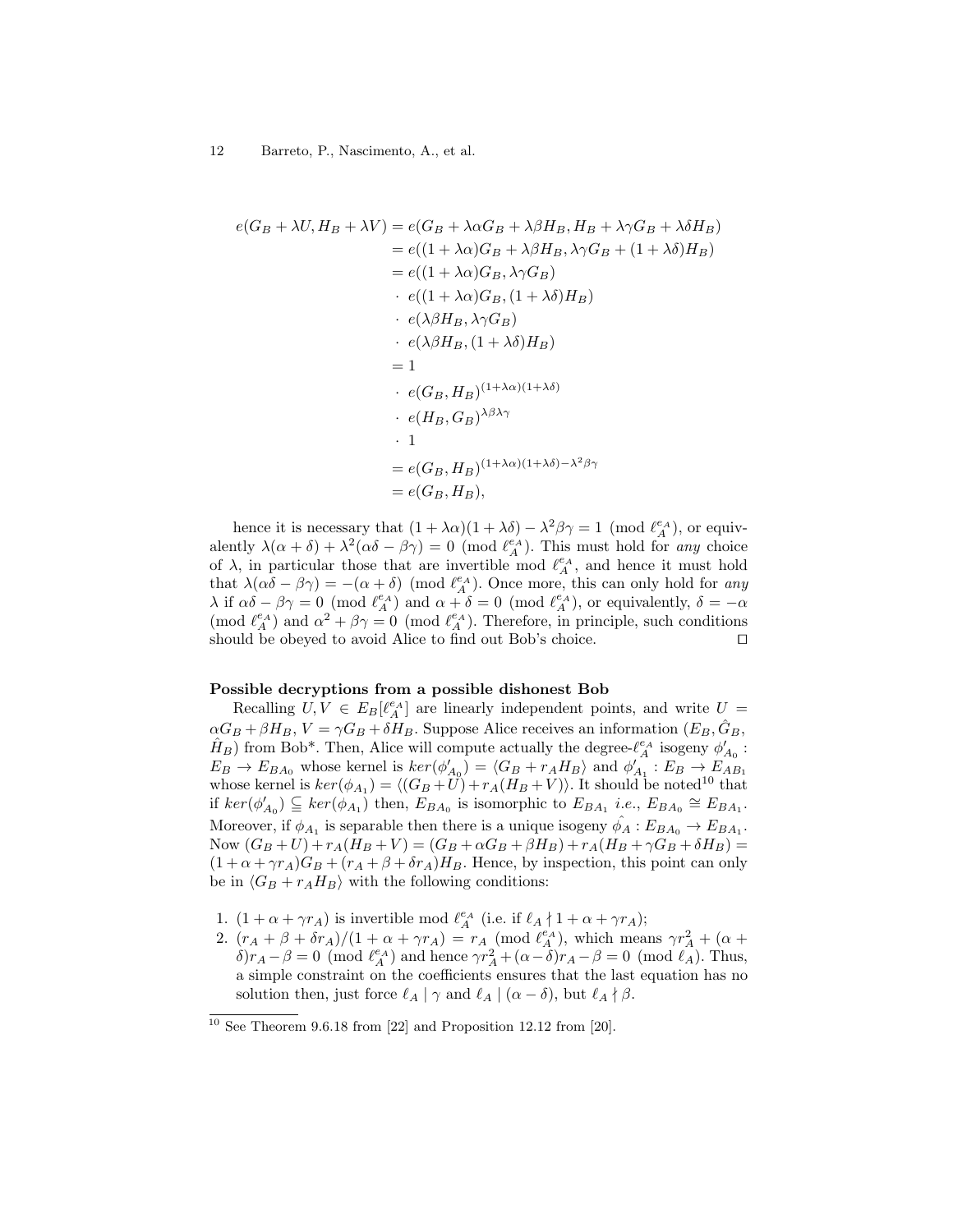Therefore, it is important that this equation has no solution because, otherwise, if Alice and Bob<sup>\*</sup> cannot control the coefficients  $\alpha$ ,  $\beta$ ,  $\gamma$ ,  $\delta$  apart from ensuring conditions as above, Bob\* could be able to decrypt both messages from Alice.  $\Box$ 

#### Wrapping up the conditions

In this section we will consider the three conditions on  $\alpha$ ,  $\beta$ ,  $\gamma$ , and  $\delta$  based on the equations obtained in sections 3.5 and 3.5 to ensure  $\binom{2}{1}$ -SIOT protocol security in a scenario where Alice and Bob are dishonest parties. Thus, conditions on  $\alpha$ ,  $\beta$ ,  $\gamma$ , and  $\delta$  are obtained that guarantee that Alice will not be able to get the secret choice of Bob's bit b and he will not be able to decipher both pairs  $c_0$  and  $c_1$  sent by Alice. Combining these relations yields  $\gamma = -\alpha^2/\beta \pmod{\ell_A^{\epsilon_A}}$ since  $\beta$  is certainly invertible mod  $\ell_A^{e_A}$ . In particular, this means  $V = -(\alpha/\beta)U$ .

Additionally, in appendix E we will see the application of a symmetric pairing to analyze other possible conditions relative to the coefficients of points U and V. Moreover, appendix F shows the process of sharing of these points.

# 4 Conclusion of the security of the  $\binom{2}{1}$ -SIOT protocol

The security proof of the SIOT protocol is based on three parts, namely:

- i. The inherent security characteristics of [15], that is, the computational problems mentioned in section 3.2;
- ii. The privacy between a sender and receiver in a communication channel by means of Theorem 1;
- iii. An algebraic analysis that used Weil's pairing that defined some conditions necessary for a dishonest sender to does not cheat the security against an honest receive and vice versa.

# 5 Implementation of the  $\binom{2}{1}$ -SIOT protocol

The  $\binom{2}{1}$ -SIOT protocol was implement in the *phyton* language, using a Mac-Book Air with a 1.6 GHz Intel Core i.5 processor, 4GB, 1.600MHz and DDR3 memory. Table 1 shows the values of the prime numbers  $p$  that were used in the implementation of the proposed protocol.

In this work, it was only possible to use a maximum value of  $p$  corresponding the size of 34 bits. Evidently, such  $p$  values are insufficient to guarantee the security of the proposed protocol because [16] and [15] consider that the size of the  $p - value$  for the security of a post-quantum cryptographic protocol based on isogenies of elliptic curves is at least equal to 512 bits. However, this does not invalidate the proof of concept of  $\binom{2}{1}$ -SIOT.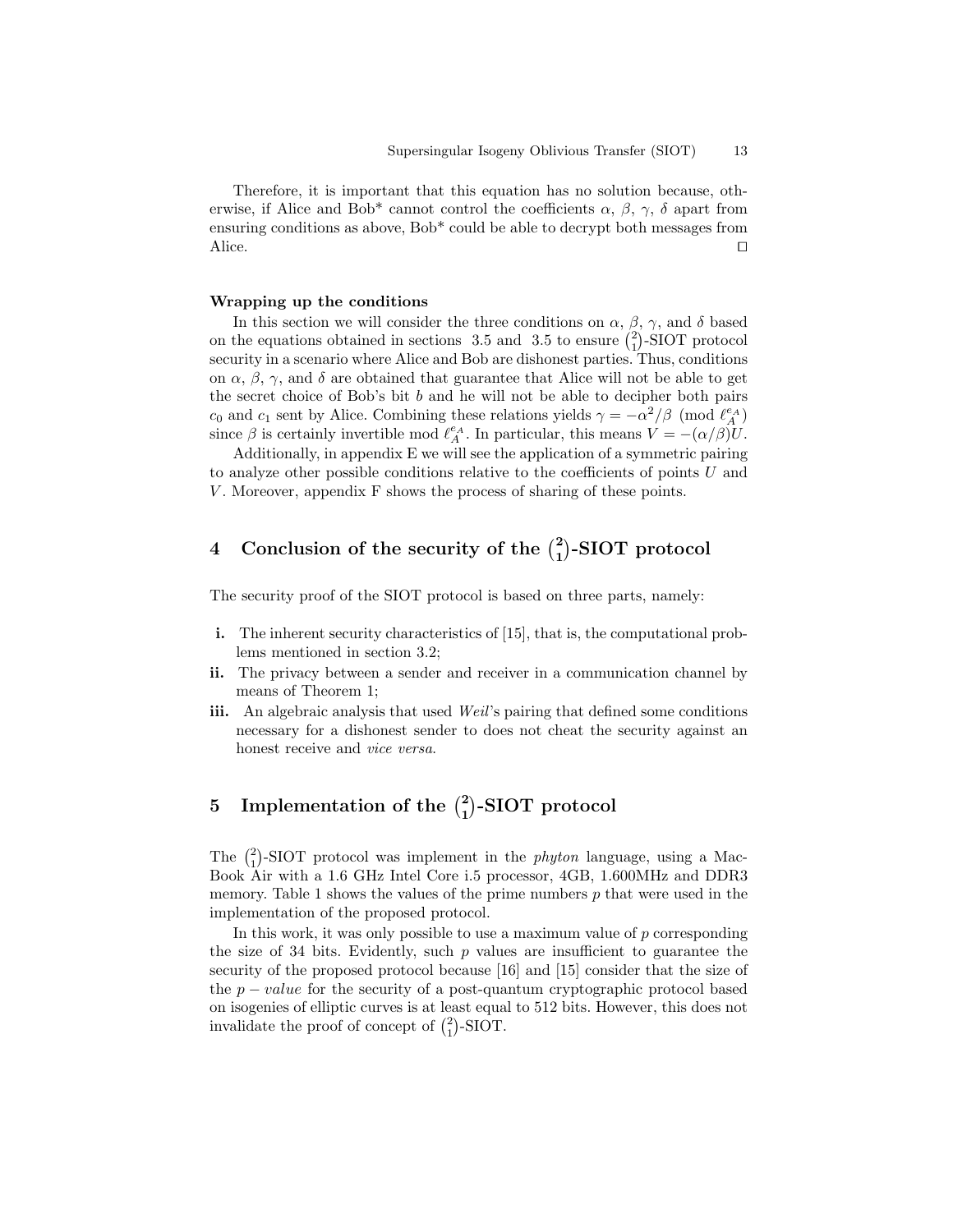#### 14 Barreto, P., Nascimento, A., et al.

**Table 1.** Values used for p in the  $\binom{2}{1}$ -SIOT protocol.

| $p = \ell_A^{e_A} \ell_B^{e_B} f \pm 1$         | Value     | Size (bits) |
|-------------------------------------------------|-----------|-------------|
| $(3^4 \cdot 5^3 \cdot 4) - 1$                   | 40.499    | -16         |
| $(3^6 \cdot 5^3 \cdot 4) - 1$                   | 364.499   | 19          |
| $(3^7 \cdot 5^4 \cdot 4) - 1$                   | 5.467.499 | 23          |
| $(3^{11} \cdot 5^6 \cdot 4) - 1$ 11.071.687.499 |           | 34          |

## 6 Performance estimate between some OT protocols

In table 2 and figure 2, the number of types of operations by sender and receiver was verified in  $\binom{2}{1}$ -SIOT and both protocols SIDH-OT and WSW-OT from [11]. Thus, multiplications with scalar and point additions are denoted by Multi and Add, respectively. Furthermore, calculations for isogenies and pairing are denoted by Iso and Png, respectively. Therefore, we estimate that the  $\binom{2}{1}$ -SIOT protocol has slightly better performance than other two protocols.

Table 2. Performance estimation.

| Protocol    | Sender |   | Receiver |                           | Png |  |  |
|-------------|--------|---|----------|---------------------------|-----|--|--|
|             |        |   |          | Mult Add Iso Mult Add Iso |     |  |  |
| SIDH-OT     |        |   |          |                           |     |  |  |
| WSW-OT      |        | 3 | 5        |                           |     |  |  |
| <b>SIOT</b> |        | 5 |          |                           |     |  |  |

# 7 Conclusion

In this paper, a proposal for a post quantum protocol called SIOT is presented. Its security is based on the difficulty of an opponent to calculate isogenies between supersingular elliptic curves and the inspiration of the relative simplicity of the OT protocol of [2] to ensure privacy between the sender and the receiver. With respect to this privacy, it was important to elaborate a theorem, matching a privacy definition of [12] with the computational problems of isogenies of [15], considering a hypothetical scenario between a dishonest sender and an honest receiver and *vice versa*. Finally, an algebraic analysis with Weil pairing defined certain necessary conditions so that there were not security and privacy violations in the proposed protocol.

# A Isogenies

In short, isogeny-based cryptography utilizes unique algebraic maps between elliptic curves that satisfy group homomorphism. This original idea introduced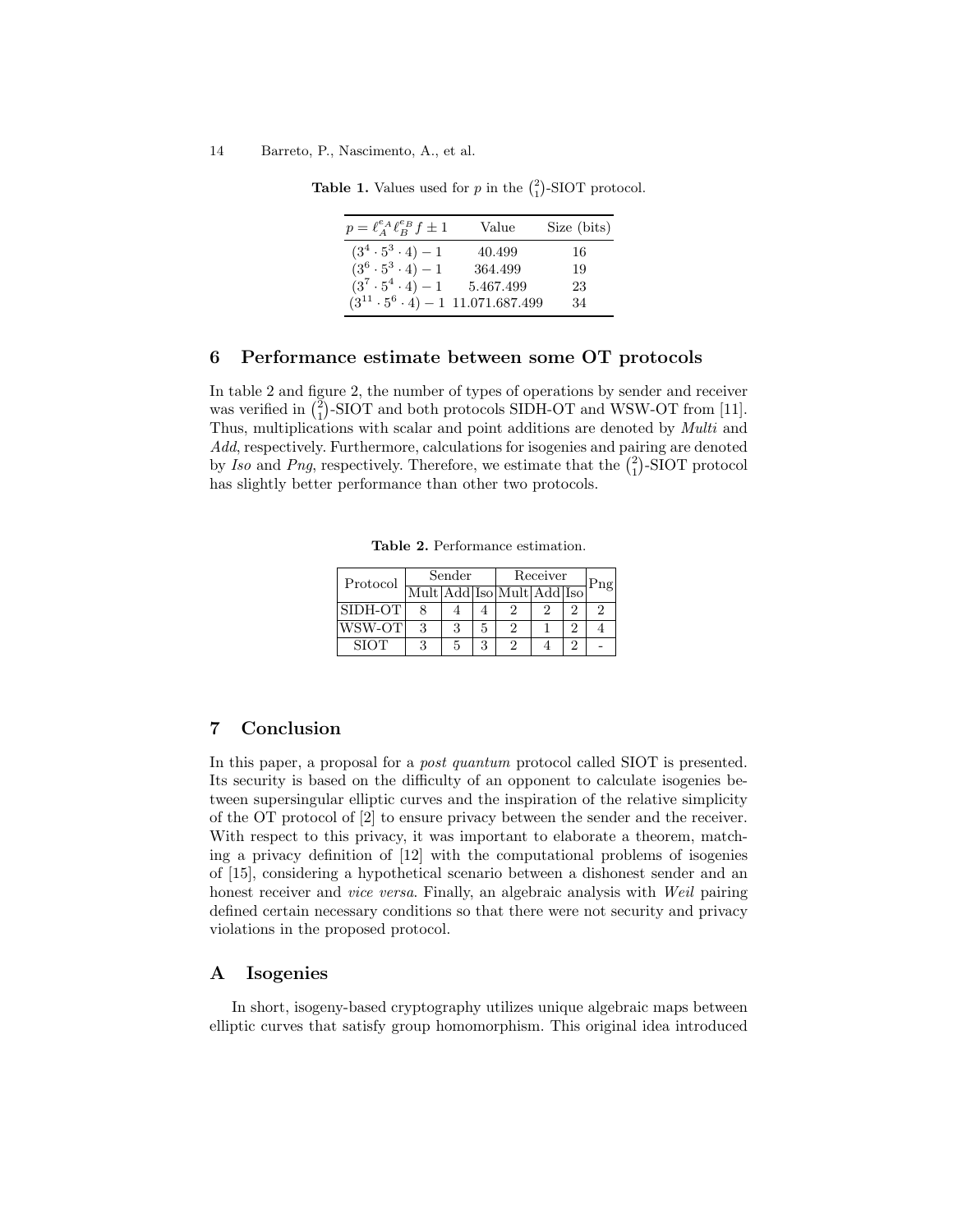

Fig. 2. Performance estimation.

by [23] detailed a Diffie-Hellman cryptosystem based on the hardness of computing isogenies between ordinary elliptic curves. Nevertheless, [24] developed a quantum algorithm that could compute isogenies between ordinary curves in subexponential time. This algorithm uses the fact that the structure of the elliptical group is commutative. Thus, [15] adapted the isogeny-based key exchange protocol to be based on the difficulty of computing isogenies between supersingular elliptic curves, which does not have commutative endomorphism ring.

**Definition 4.** Let  $E_1$  and  $E_2$  be elliptic curves over  $\mathbb{F}_p$ . An isogeny over  $\mathbb{F}_p$  is a morphism  $\phi: E_1 \to E_2$  over  $\mathbb{F}_p$  such that  $\phi(\mathcal{O}_{E_1}) = \mathcal{O}_{E_2}$  is a group homomorphism. The zero isogeny is the constant map  $\phi: E_1 \to E_2$  given by  $\phi(P) = \mathcal{O}_{E_2}$ for all  $P \in E(\bar{\mathbb{F}}_p)$ . If there is an isogeny between two elliptic curves  $E_1$  and  $E_2$ then:

- i.  $E_1$  and  $E_2$  are isogenous;
- ii.  $\#E_1(\mathbb{F}_p) = \#E_2(\mathbb{F}_p)^{11}$ ;
- **iii.**  $E_1$  and  $E_2$  have the same  $j$  invariant if and only if  $E_1 \simeq E_2$  over  $\bar{\mathbb{F}}_p$  (i.e. exists an isomorfism from  $E_1$  to  $E_2)^{12}$ .

**Definition 5.** Let  $E_1$  and  $E_2$  be elliptic curves over  $\mathbb{F}_p$  and  $\phi: E_1 \to E_2$  over  $\mathbb{F}_p$ . The degree of a non-zero isogeny is the degree of the morphism. The degree of the zero isogeny is 0. If there is an isogeny of degree  $\ell$  between elliptic curves  $E_1$  and  $E_2$  then, they are  $\ell$ -isogenous.

 $11$  See [26].

 $12$  See Theorem 9.3.6 from [22].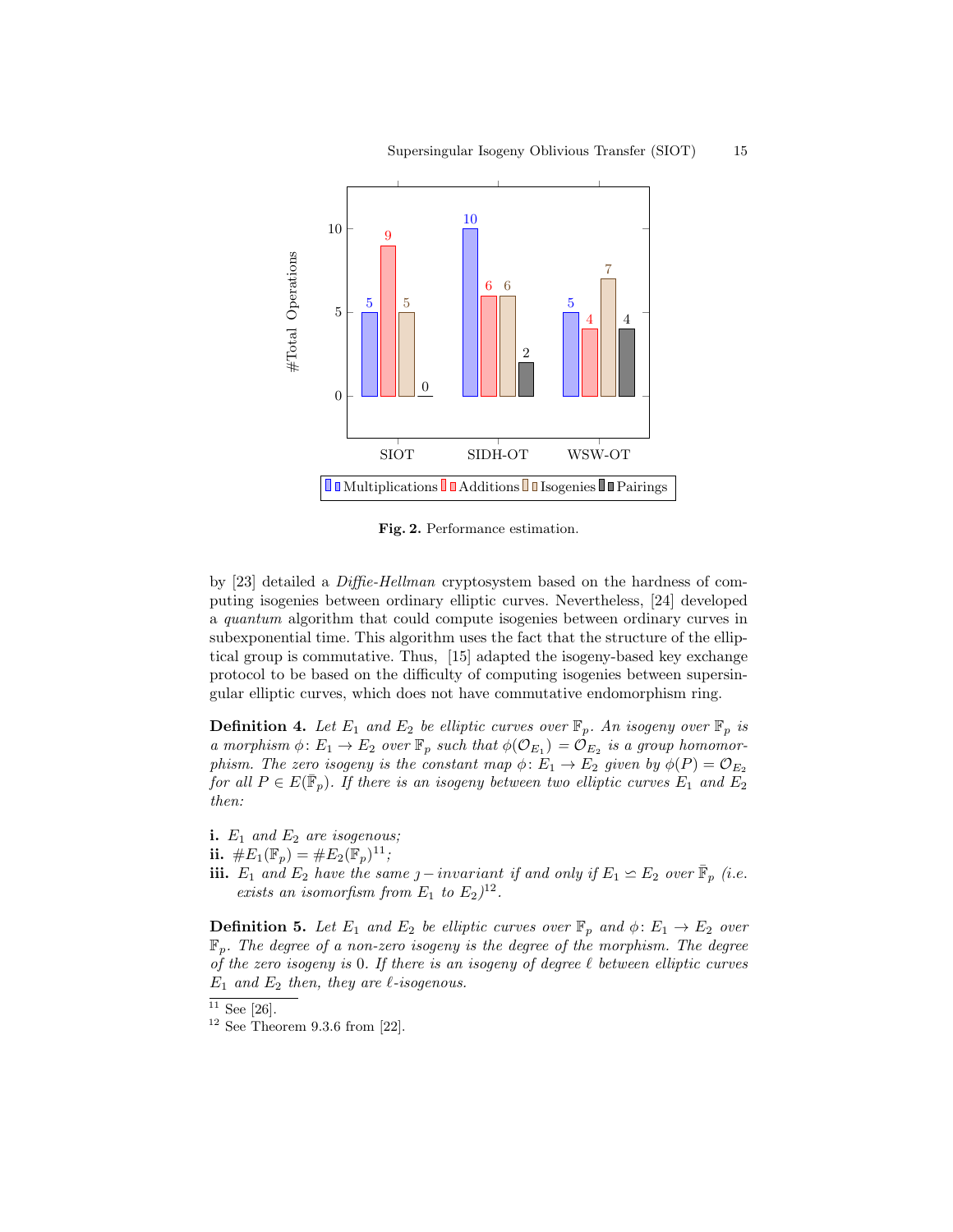16 Barreto, P., Nascimento, A., et al.

**Definition 6.** Let  $E_1$  and  $E_2$  be elliptic curves over  $\mathbb{F}_p$  and  $\phi: E_1 \to E_2$  and isogeny. Then, the kernel of an isogeny is  $\ker(\phi) = \{P \in E_1(\overline{\mathbb{F}}_p) : \phi(P) = \mathcal{O}_{E_2}\}.$ 

Remark 2. We can denote  $E_2 = E_1/ker(\phi)$ .

**Definition 7.** A non-zero isogeny separable  $\phi: E_1 \to E_2$  over  $\mathbb{F}_p$  of  $\ell$  - degree has  $\#ker(\phi) = \ell$ .

**Definition 8.** Let  $\phi: E_1 \to E_2$  and  $\hat{\phi}: E_2 \to E_3$  be two isogenies with  $\ell$ -degree and  $\ell$ -degree, respectively. Then, their composition is an isogeny  $\phi(\phi)$ :  $E_1 \rightarrow E_3$ with  $(\ell \cdot \hat{\ell})$ -degree.

**Proposition 1.** Let  $E_1$  be an elliptic curve over  $\mathbb{F}_p$  and  $\mathbb{G}$  a finite subgroup of  $E_1(\bar{\bar{\mathbb{F}}}_p)$  that is defined over  $\mathbb{F}_p$ . Then, there is an unique elliptic curve  $E_{\mathbb{G}}$  and a separable isogeny  $\phi: E_1 \to E_{\mathbb{G}} = E_1/\mathbb{G}$  such that  $\ker(\phi) = \mathbb{G}$ .

*Proof.* See Theorem 25.1.6 and Corollary 25.1.7 from [22].

$$
\overline{a}
$$

# B SIDH key exchange

For a better understanding, see the first diagram in figure 3. The sender and the receiver choose randomly two secret integers  $r_A \leftarrow \mathbb{Z}/\ell_A^{e_A} \mathbb{Z}$  and  $r_B \leftarrow$  $\mathbb{Z}/\ell_B^{e_B}\mathbb{Z}$ , respectively. Thus, the kernel  $\langle P_A + r_A Q_A \rangle$  from sender has order  $\ell_A^{e_A}$ and its secret key is computed as the degree  $\ell_A^{e_A}$  isogeny  $\phi_A : E_0 \to E_A$ , and its  $\mathsf{pk}_A$  is the isogenous curve  $E_A$  together with images  $G_A \leftarrow \phi_A(P_B)$  and  $H_A \leftarrow$  $\phi_A(Q_B)$ .

Similarly, the kernel  $\langle P_B + r_B Q_B \rangle$  from receiver has order  $\ell_B^{e_B}$  and its secret key is computed as the degree  $\ell_B^{\varepsilon_B}$  isogeny  $\phi_B : E_0 \to E_B$ , and its  $\mathsf{pk}_B$  is the isogenous curve  $E_B$  together with images  $G_B \leftarrow \phi_B(P_A)$  and  $H_B \leftarrow \phi_B(Q_A)$ . In short, there is a public key exchange, say  $pk_A$  and  $pk_B$ .

To compute the shared secret  $k$ , sender uses its secret integers and receiver's public key to compute the degree  $\ell_A$  isogeny  $\phi'_A : E_B \to E_{BA}$  whose kernel is the point  $\phi_B(P_A) + r_A \phi_B(Q_A) = \phi_B(P_A + r_A Q_A)$ . In the same way, receiver uses its secret integers and sender's public key to compute the degree  $\ell_B$  isogeny  $\phi'_B : E_A \to E_{AB}$  whose kernel is the point  $\phi_A(P_B) + r_B \phi_A(Q_B) = \phi_A(P_B) + r_B \phi_A(Q_B)$  $r_BQ_B$ ). It happens that  $E_{BA}$  and  $E_{AB}$  are isomorphic. Hence, both sender and receiver can compute a shared secret  $k$ , that is, there is the common  $j$ -invariant  $\jmath(E_{BA}) = \jmath(E_{AB}).$ 

Therefore,  $\mathcal{H}(j(E_{BA})) = \mathcal{H}(j(E_{AB})) = k$ . After that, the sender computes  $c \leftarrow \mathcal{E}_k(m)$  and sends it to the receiver that computes  $m \leftarrow \mathcal{D}_k(c)$ . More details, see [15].

# C Oblivious Transfer protocol

Oblivious Transfer (OT) is a protocol in which a sender transfers one of many pieces of information to a receiver, but remains oblivious as to what piece has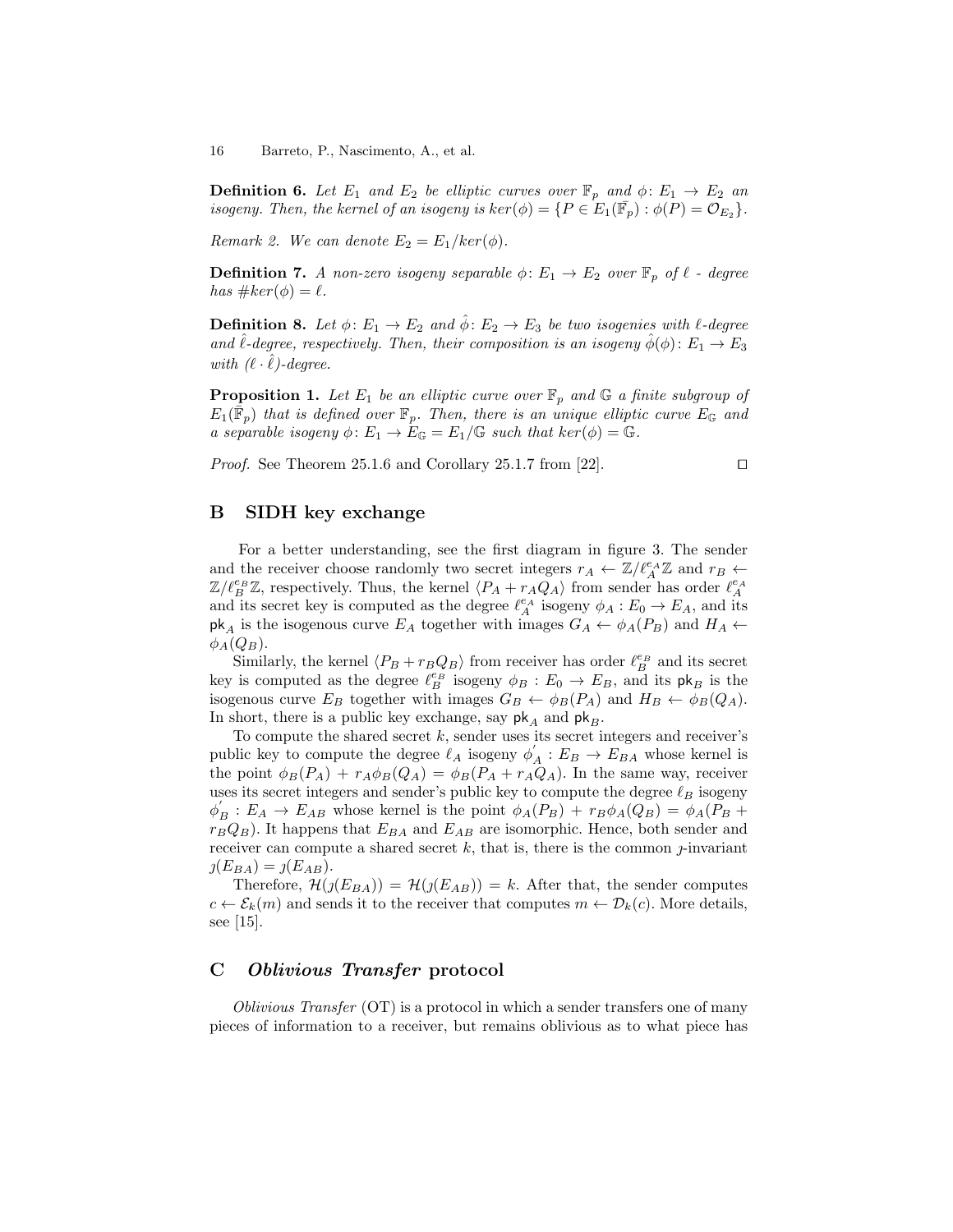| Supersingular Isogeny Diffie-Hellman (SIDH)              |                                 |                                                          |  |  |
|----------------------------------------------------------|---------------------------------|----------------------------------------------------------|--|--|
| Sender                                                   |                                 | Receiver                                                 |  |  |
| Input: $m \in \mathcal{M}$                               |                                 | Input: none                                              |  |  |
| Output: none                                             |                                 | Output: $m$                                              |  |  |
| $r_A \leftarrow \mathbb{Z}/\ell_A^{e_A} \mathbb{Z}$      |                                 | $r_B \leftarrow \mathbb{Z}/\ell_P^{e_B} \mathbb{Z}$      |  |  |
| $\phi_A : E_0 \to E_A$                                   |                                 | $\phi_B : E_0 \to E_B$                                   |  |  |
| $E_A \leftarrow E_0 / \langle P_A + r_A Q_A \rangle$     |                                 | $E_B \leftarrow E_0 / \langle P_B + r_B Q_B \rangle$     |  |  |
| $G_A \leftarrow \phi_A(P_B); H_A \leftarrow \phi_A(Q_B)$ |                                 | $G_B \leftarrow \phi_B(P_A); H_B \leftarrow \phi_B(Q_A)$ |  |  |
| $\mathsf{pk}_A \leftarrow (E_A, G_A, H_A)$               |                                 | $\mathsf{pk}_B \leftarrow (E_B, G_B, H_B)$               |  |  |
|                                                          | $pk_{A}$                        | $\phi_P: E_A \to E_{AB}$                                 |  |  |
| $\phi_A : E_B \to E_{BA}$                                | $pk_B$                          |                                                          |  |  |
| $E_{BA} \leftarrow E_B / \langle G_B + r_A H_B \rangle$  |                                 | $E_{AB} \leftarrow E_A / \langle G_A + r_B H_A \rangle$  |  |  |
| $k = \mathcal{H}(j(E_{BA}))$                             |                                 | $k = \mathcal{H}(j(E_{AB}))$                             |  |  |
|                                                          | $c \leftarrow \mathcal{E}_k(m)$ |                                                          |  |  |
|                                                          |                                 | $m = \mathcal{D}_k(c)$                                   |  |  |

Fig. 3. SIDH protocol.

been transferred. The original notion of OT was first proposed by Michael Rabin in 1981 [1] in which a sender sends an encrypted message to a receiver and this one could decrypt such message with probability 1/2. After this, [13] presented a general form of OT, named 1-out-of-2 OT,  $\binom{2}{1}$  - OT for short, *i.e*, where a sender sends two encrypted messages to a receiver being able to decrypt only one of them.

Many authors have generalized this to  $\binom{n}{1}$  - OT where the receiver chooses one message out of n and  $\binom{k}{n}$ -OT in which the receiver chooses a subset of size k from among n messages. In this work, we will be focused only on  $\binom{2}{1}$  - OT.

# C.1 Protocol  $\binom{2}{1}$ - OT Chou-Orlandi

In this appendix, we see the simplified scheme of the random OT proposed in [2].

### Premises

- 1. The scheme from [2] works in a primitive additive group  $(\mathbb{G}, B, \mathbb{F}_p, +)$  of prime order  $p$ , generated by base point  $B$ ;
- 2. Let s be a safety parameter and  $j \in \{0,1\}$ . Thus, the hash function  $\mathcal{H}$ :  $(\mathbb{G} \times \mathbb{G}) \times \mathbb{G} \to \{0,1\}^s$  is used to generate a cryptographic key  $k_j$  for use in a symmetric cipher defined by the functions  $\mathcal E$  (encryption) and  $\mathcal D$  (decryption), i.e,  $c_0 = \mathcal{E}(k_0, m_0)$  and  $c_1 = \mathcal{E}(k_1, m_1)$ .
- 3. Abstract view of information exchange from protocol  $\binom{2}{1}$  OT Chou-Orlandi.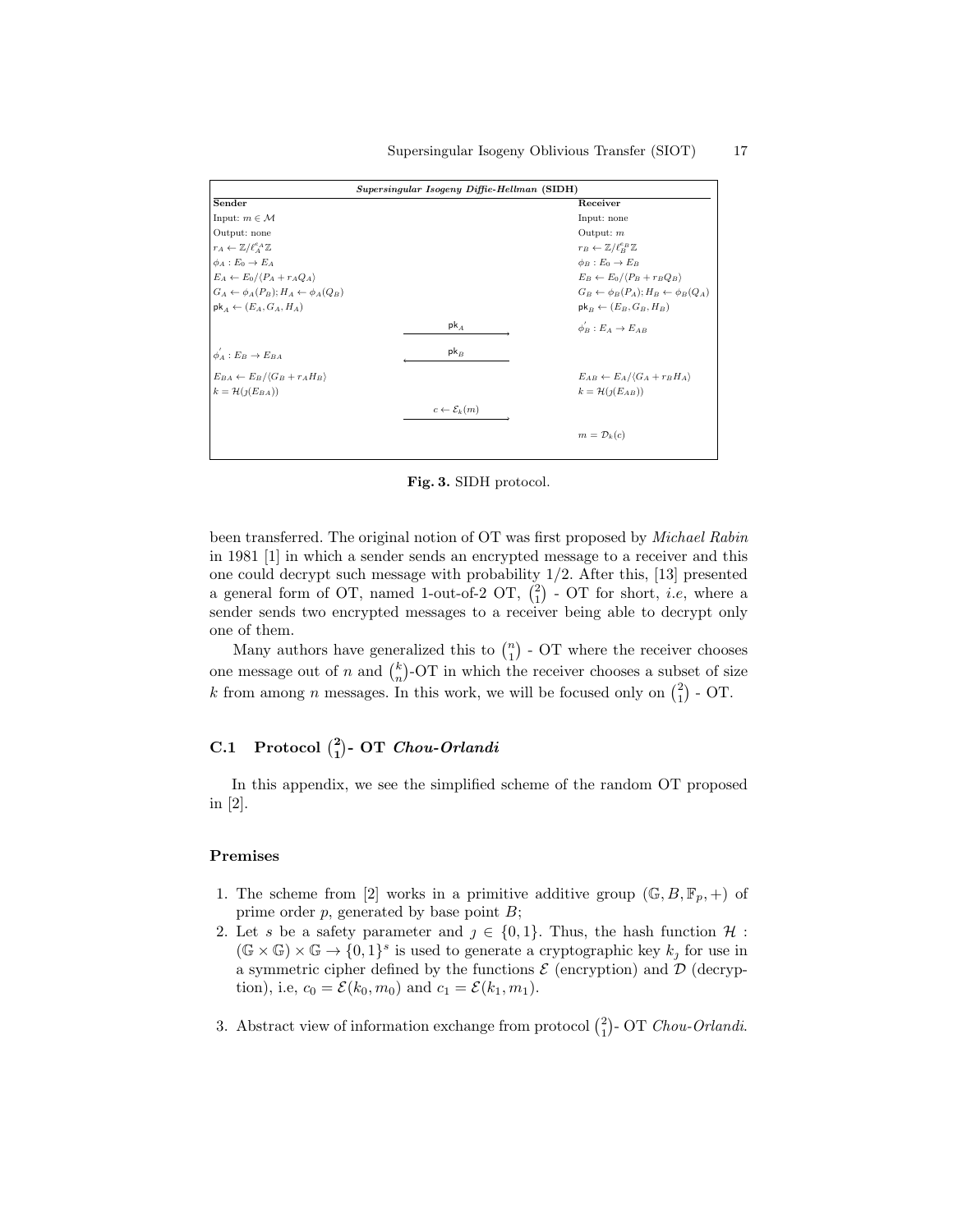

# Sender and Receiver

## Setup - Sender

- 1. Sender secretly chooses a value  $y \in \mathbb{F}_p$ ;
- 2. Sender computes:

$$
S = yB
$$
 (1)  

$$
T = yS;
$$
 (2)

3. Sender sends S to Receiver which refuses if  $S \notin \mathbb{G}$ .

### Setup - Receiver

- 1. Receiver secretly chooses a value  $x \in \mathbb{F}_p$ ;
- 2. Receiver computes:

 $R = b.S + x.B$  (3), where  $b \in \{0, 1\}$  is chosen by Receiver;

3. Receiver sends R to Sender which refuses if  $R \notin \mathbb{G}$ .

# Generation of cryptographic keys  $k_j$ ,  $j \in \{0, 1\}$ .

- 1. Sender computes  $k_j = \mathcal{H}_{(S,R)}(yR jT);$  (4)
- 2. Receiver computes  $k_b = \mathcal{H}_{(S,R)}(bS + xB).$  (5)

## Encryption and Decryption

- 1. Sender encrypts and sends  $c = (c_0, c_1)$  to Receiver. Recalling  $c_0 = \mathcal{E}(k_0, M_0)$ and  $c_1 = \mathcal{E}(k_1, M_1);$
- 2. Receiver decrypts and gets  $M_b = \mathcal{D}(k_b, c_j), j \in \{0, 1\}.$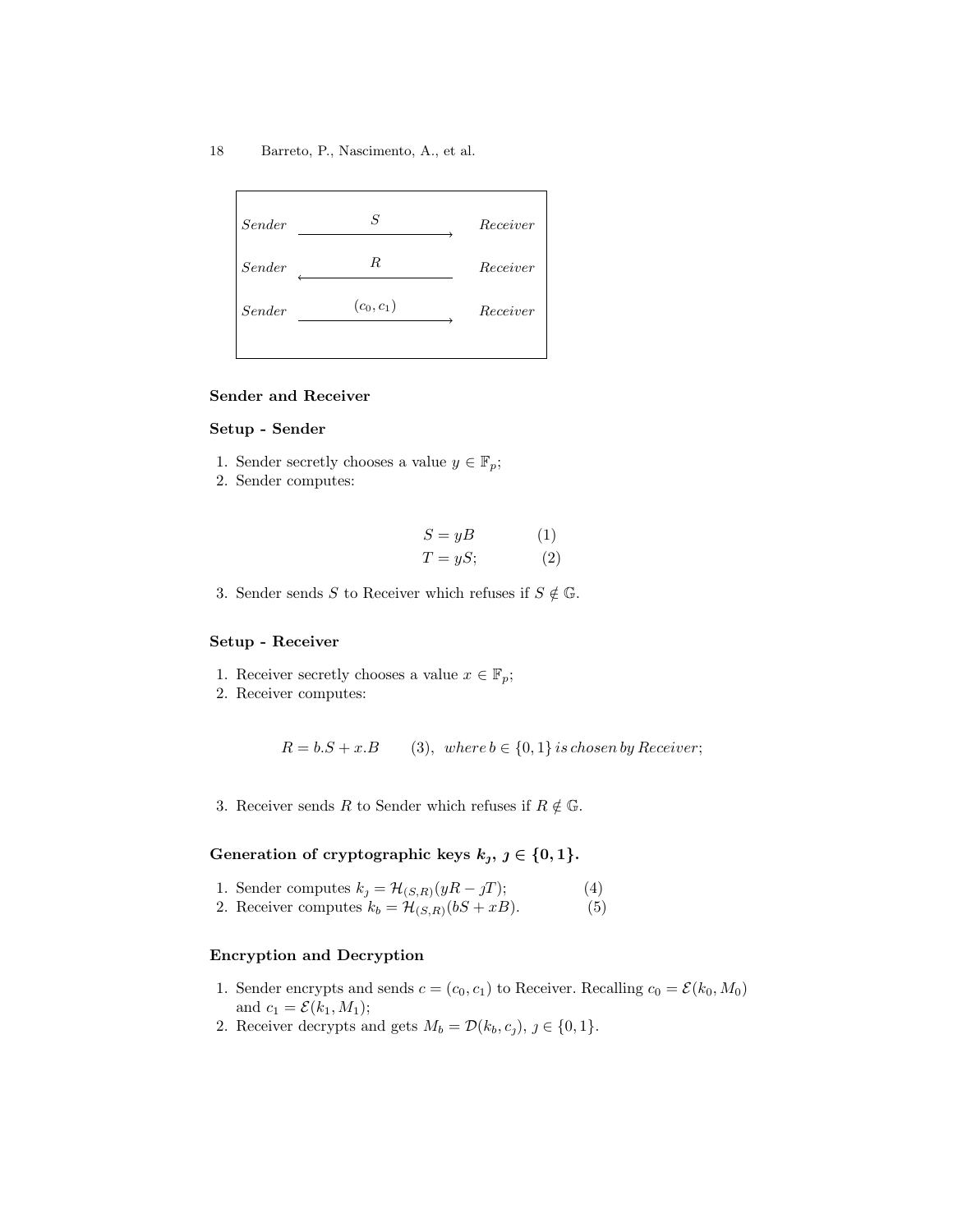*Remark 3.* It is verified that a key  $k_j$ ,  $j \in \{0, 1\}$ , is computed by  $\mathcal{H}_{(S,R)}[xyB +$  $(b-j)T$ . Hence, at the end of the protocol if both parts are honest then we have that  $k_b = k_j$ . In other words, if  $j = 0$  then  $c = c_0 = 0$  and  $k_0 = k_b = \mathcal{H}_{(S,R)}(xyB)$ . Otherwise, if  $j = 1$  then  $c = c_1 = 1$  and  $k_1 = k_b = \mathcal{H}_{(S,R)}(xyB)$ .

> $k_i = yR - jT;$  $= y(bS + xB) - jT;$  from equation (3)  $= byS + xyB - jT;$  $= bT + xyB - jT;$  from equations (1) and (2)  $= xyB + (b - j)T$ .

Therefore, we can conclude that if the Receiver chooses  $b \notin j$ , he will not share the secret (cryptographic key) with the Sender.

# D Linearly independent points

In this appendix, we present definitions for the understanding of the process that determines the choice of linearly independent points  $P_A, Q_A, P_B$  and  $Q_B$  in the proposed protocol.

**Definition 9 (Frobenius).** Let  $E(\mathbb{F}_q)$  be an ellipic curve, and let  $E(\mathbb{F}_{q^k})$  be its  $\mathbb{F}_{q^k}$ -rational extension. The Frobenius map is the function  $\Phi: E(\mathbb{F}_{q^k}) \to E(\mathbb{F}_{q^k})$ defined by  $\Phi(x,y) = (x^q, y^q)$  for any  $(x,y) \in E(\mathbb{F}_{q^k})$ .  $\Phi^i$  denotes its i-th selfcomposition, i.e. for any  $P \in E(\mathbb{F}_{q^k})$ ,  $\Phi^i(P) := P$  for  $i = 0$ , and  $\Phi^i(P) =$  $\Phi(\Phi^{i-1}(P))$  for  $i > 0$ .

**Definition 10 (Trace).** Let  $E(\mathbb{F}_q)$  be an ellipic curve, and let  $E(\mathbb{F}_{q^k})$  be its  $\mathbb{F}_{q^k}$ -rational extension. The trace map is the function  $tr : E(\mathbb{F}_{q^k}) \to E(\mathbb{F}_{q^k})$ defined by  $tr(P) = (1/k) \sum_{i=0}^{k-1} \Phi^{i}(P)$  where  $1/k$  denotes the inverse of k mod the order of  $E(\mathbb{F}_{q^k})$ . In particular,  $k = 2$  for a supersingular curve in characteristic  $p > 3$ , and  $tr(P) = (1/2)(P + \Phi(P)).$ 

Hence, the trace map is important in that its eigenspaces, if nontrivial, form two linearly independent groups that can be used to sample points  $P_A$ ,  $Q_A$ ,  $P_B$ ,  $Q_B$  efficiently. Moreover, the trace definition assumes that  $gcd(k, \#E(\mathbb{F}_{q^k})) = 1$ , which may not be the case, especially in the important setting where  $\ell_A = 2$ . Thus, for this scenario we also define the  $quasi - trace$  map:

**Definition 11 (Quasi-trace).** Let  $E(\mathbb{F}_q)$  be an ellipic curve, and let  $E(\mathbb{F}_{q^k})$ be its  $\mathbb{F}_{q^k}$ -rational extension. The quasi-trace map is the function  $tr : E(\mathbb{F}_{q^k}) \to$  $E(\mathbb{F}_{q^k})$  defined by  $tr(P) = \sum_{i=0}^{k-1} \Phi^i(P)$ . In particular,  $k=2$  for a supersingular curve in characteristic  $p > 3$ , and  $tr(P) = P + \Phi(P)$ .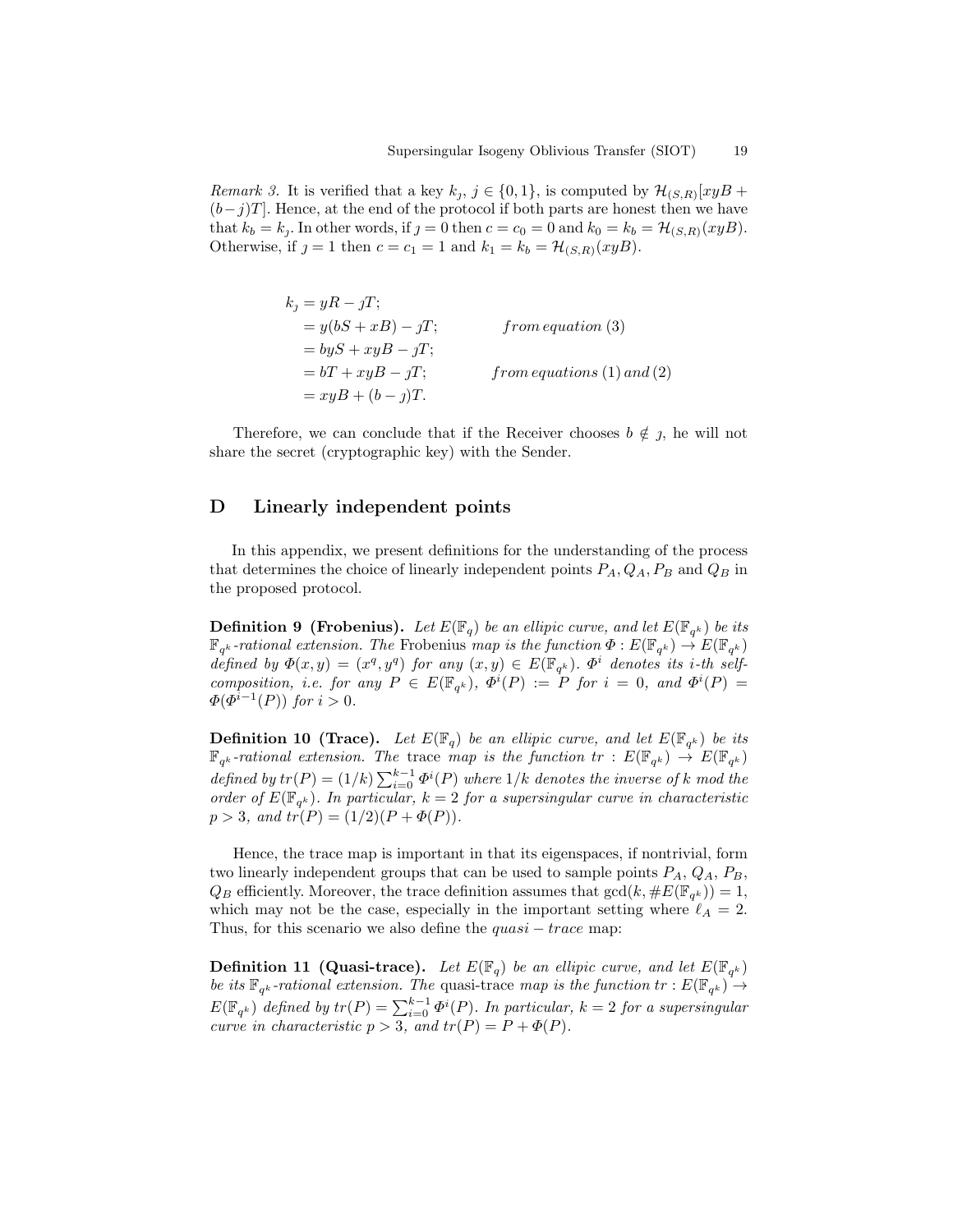# E Possibility of symmetric pairings in the SIOT

Under certain circumstances, it is possible to define a symmetric pairing  $\hat{e}: E_B[\ell_A^{e_A}] \to F_{p^2}$ . We now analyze the condition under which this can happen. In what follows, recall that a distortion map is a linear transformation that maps a curve point to a linearly independent point.

The embedding degree for  $E_B[\ell_A^{\varepsilon_A}]$  is only 1, not 2 as it is for  $E_0$ , because  $E_B$  is defined over  $F_q$  with  $q := p^2$ , and since  $p = (\ell_A^{e_A} \ell_B^{e_B} f)^2 - 1$ , it follows that  $#E_B[\ell_A^{e_A}] = (\ell_A^{e_A})^2 | q-1$ . Hence a distortion map  $\psi$  must map a point  $P \in E[\ell_A^{e_A}](F_q)$  to a point  $Q \in E[\ell_A^{e_A}](F_q)$  that is linearly independent from P, in which case  $\psi$  linearly maps a basis  $(\tilde{G}_B, H_B)$  to another basis  $(G'_B, H'_B)$ .

In particular, all coefficients of  $\psi$  in basis  $(G_B, H_B)$  must be integers mod  $\ell_A^{e_A}$ . For such a map to be a distortion map, it must have no eigenvectors (otherwise it would fail to map those points to linearly independent points), so we can simply require the characteristic polynomial to have no roots mod  $\ell_A^{e_A}$ .

In that case, the map  $\psi(uG_B + vH_B) := vG_B - uH_B$  could be a suitable distortion map. Its characteristic polynomial is  $\lambda^2 + 1$  which has no roots mod  $\ell_A^{e_A}$  for a careful choice of  $\ell_A$  (e.g.  $\ell_A = 3$ ). Now define the modified pairing  $\hat{e}(P,Q) := e(P,\psi(Q))$  where  $e(\cdot)$  is the Weil pairing. Then:

$$
\begin{aligned}\n\hat{e}(aG_B + bH_B, cG_B + dH_B) &= e(aG_B + bH_B, dG_B - cH_B) \\
&= e(aG_B, -cH_B) \cdot e(bH_B, dG_B) \\
&= e(G_B, H_B)^{-ac-bd}, \\
\hat{e}(cG_B + dH_B, aG_B + bH_B) &= e(cG_B + dH_B, bG_B - aH_B) \\
&= e(cG_B, -aH_B) \cdot e(dH_B, bG_B) \\
&= e(G_B, H_B)^{-ac-bd},\n\end{aligned}
$$

so this modified pairing is symmetric.

It remains to determine if it is isogeny-equivariant. If it is, a further constraint exists for the coefficients of  $U$  and  $V$ , namely:

$$
\begin{aligned}\n\hat{e}(G_B + \lambda U, H_B + \lambda V) &= \hat{e}(G_B, H_B)^{(1 + \lambda \alpha)(1 + \lambda \delta)} \\
&\quad \cdot \hat{e}(H_B, G_B)^{\lambda \beta \lambda \gamma} \\
&= \hat{e}(G_B, H_B)^{(1 + \lambda \alpha)(1 + \lambda \delta) + \lambda^2 \beta \gamma} \\
&= e(G_B, H_B),\n\end{aligned}
$$

so we also need  $(1 + \lambda \alpha)(1 + \lambda \delta) + \lambda^2 \beta \gamma = 1 \pmod{\ell_A^{\epsilon_A}}$ .

#### E.1 Taking symmetric pairings into account

Coupling the above constraints  $\gamma = -\alpha^2/\beta \pmod{\ell_A^{e_A}}$  and  $\delta = -\alpha \pmod{\ell_A^{e_A}}$ with the additional condition  $(1 + \lambda \alpha)(1 + \lambda \delta) + \lambda^2 \beta \gamma = 1 \pmod{\ell_A^{\epsilon_A}}$ , we have  $(1 + \lambda \alpha)(1 - \lambda \alpha) - \lambda^2 \beta \alpha^2/\beta = 1 - 2\lambda^2 \alpha^2 = 1 \pmod{\ell_A^{\epsilon_A}}$  for any  $\lambda$ , or simply  $2\alpha^2 = 0 \pmod{\ell_A^{\epsilon_A}}$ , which has the solution  $\alpha = \alpha_0 \cdot 2^{\lfloor \epsilon_A/2 \rfloor}$  for  $\ell_A = 2$  and any  $0 \leq \alpha_0 < 2^{\lceil e_A/2 \rceil}$ , or  $\alpha = \alpha_0 \cdot \ell_A^{\lceil e_A/2 \rceil}$  for  $\ell_A \neq 2$  and any  $0 \leq \alpha_0 < \ell_A^{\lfloor e_A/2 \rfloor}$ .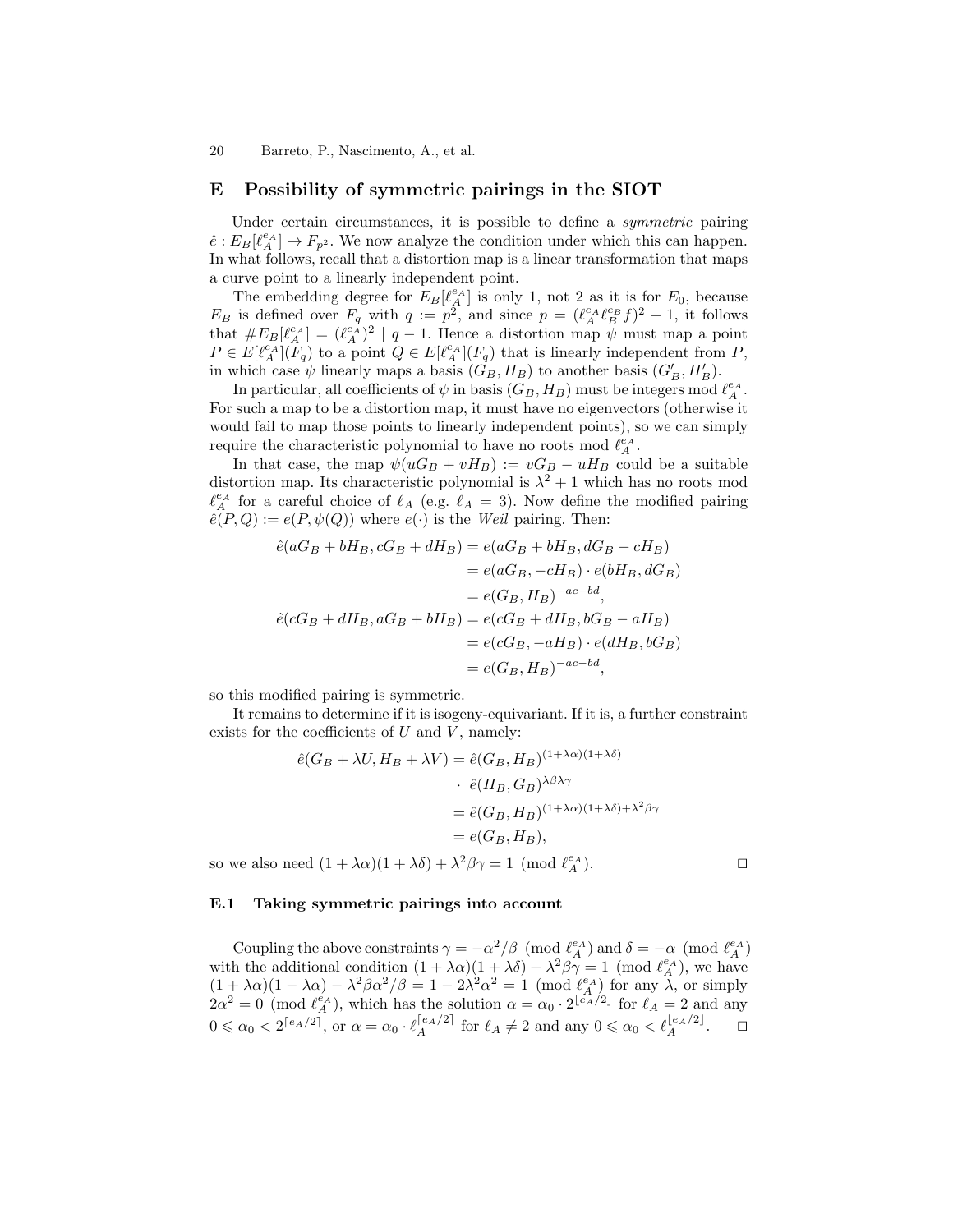# F Validating the process of sharing points  $(U, V)$

Now, we are going to verify the sharing of points  $U$  and  $V$  between Bob and Alice. This is important from the point of view of the correct functionality of the  $\binom{2}{1}$ -SIOT protocol with regard to the *oblivious* characteristic, *i.e.*, in practical terms, points  $U$  and  $V$  provide the sender to generate two secret keys. Thus, Bob defines points  $U$  and  $V$  as mentioned in section 2.3. Recall that these points can be written as a linear combination. After that, he sends to Alice one of the pairs  $(G_B, H_B)$  or  $(G_B - U, H_B - V)$ . Obviously, Alice doesn't distinguish<sup>13</sup> which pair of points she received. Thus, upon receipt of  $\hat{G}_B$  and  $\hat{H}_B$  points from Bob's public key, say  $pk_B = (E_B, G_B, H_B)$ , Alice defines U and V yielding  $U = U$  and  $\hat{V} = V$ . In other words, Alice and Bob have the assurance that points U and V are being correctly shared between the parties.

#### Proof.

1. In a first assumption, Alice receives points  $\hat{G}_B = (G_B - U)$  and  $\hat{H}_B =$  $(H_B - V)$  from Bob. Evidently, she has not any knowledge about points  $G_B$ and  $H_B$ . Thus, she performs the algebraic development below.

$$
\hat{U} = \alpha \cdot \hat{G}_B + \beta \cdot \hat{H}_B; \n\hat{U} = \alpha \cdot (G_B - U) + \beta \cdot (H_B - V); \n\hat{U} = \alpha \cdot G_B - \alpha \cdot U + \beta \cdot H_B - \beta \cdot V; \n\hat{U} = \underbrace{\alpha \cdot G_B + \beta \cdot H_B - (\alpha \cdot U + \beta \cdot V)}_{U}; \n\hat{U} = U - (\alpha \cdot U + \beta \cdot V); \n\hat{U} = U - [\alpha \cdot U + \beta \cdot (-\frac{\alpha}{\beta} \cdot U)]; \n\hat{U} = U.
$$

- If  $\hat{U} = U$  and  $V = -(\alpha/\beta)U$ , then  $\hat{V} = V$ .
- **2.** In this second assumption, Alice receives  $\hat{G}_B = G_B$  e  $\hat{H}_B = H_B$  points from Bob. Similarly,

 $\frac{13}{13}$  See Subsection 3.4, Lemma 1.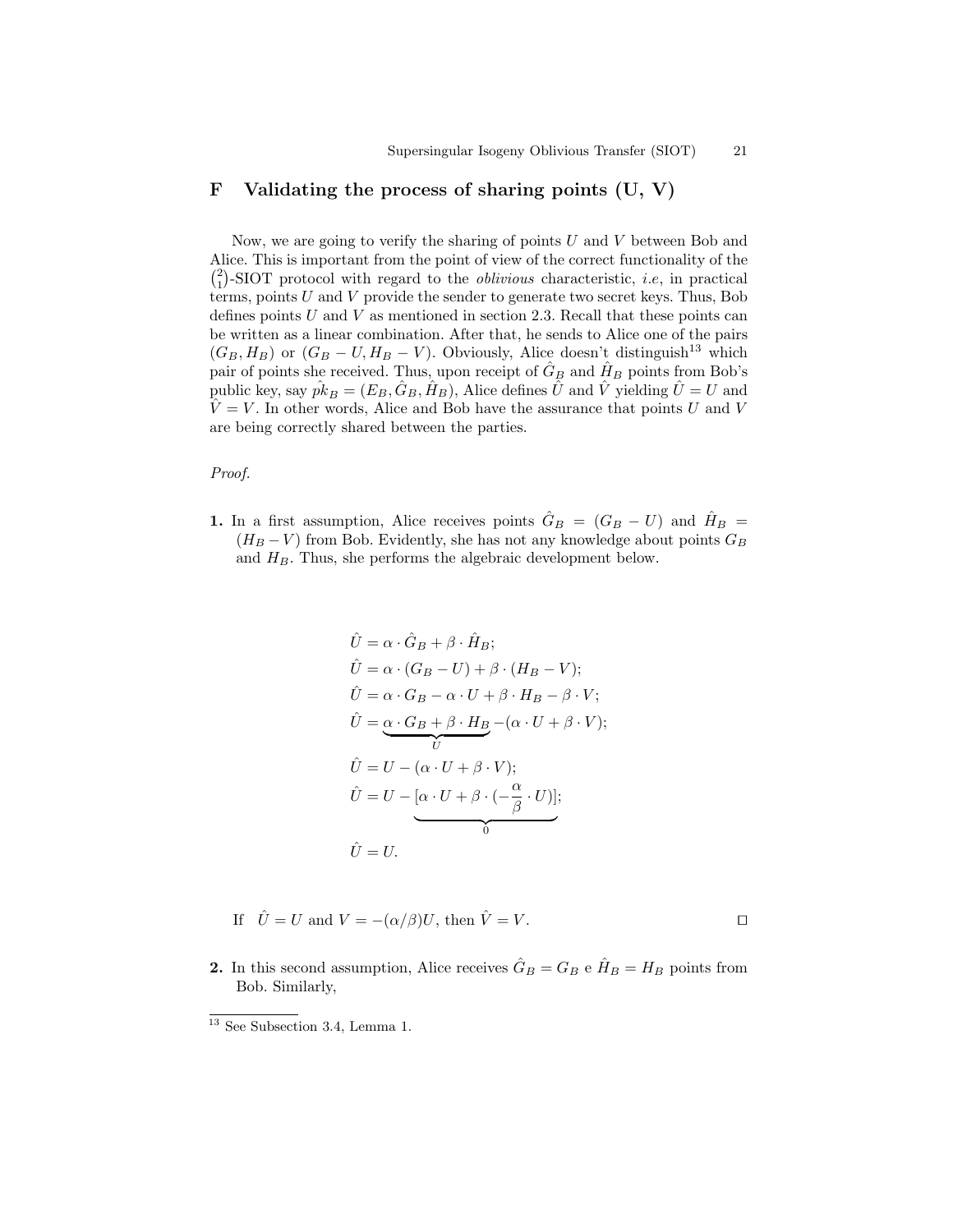$$
\hat{U} = \alpha \cdot \hat{G}_B + \beta \cdot \hat{H}_B; \n\hat{U} = \alpha \cdot G_B + \beta \cdot H_B; \n\hat{U} = \underbrace{\alpha \cdot G_B + \beta \cdot H_B}_{U}; \n\hat{U} = U.
$$

Evidently, in this case, If  $\hat{U} = U$  then,  $\hat{V} = V$ 

# References

.

- 1. Rabin, Michael O.: How To Exchange Secrets with Oblivious Transfer. http:// eprint.iacr.org/2005/187 (2005)
- 2. Chou, Tung., Orlandi, Claudio.: The Simplest Protocol for Oblivious Transfer. Progress in Cryptology – LATINCRYPT 2015: 4th International Conference on Cryptology and Information Security in Latin America, Guadalajara, Mexico, August 23-26, 2015, Proceedings (2015)
- 3. Bennett, Charles H., Brassard, Gilles., Crépeau, Claude., Skubiszewska, Marie-Hélène.: Practical Quantum Oblivious Transfer. Advances in Cryptology CRYPTO '91: Proceedings (1991)
- 4. Crépeau, Claude., Kilian, J.: Achieving oblivious transfer using weakened security assumptions. [Proceedings 1988] 29th Annual Symposium on Foundations of Computer Science (1988)
- 5. Damgård, Ivan., Fehr, Serge., Lunemann, Carolin., Salvail, Louis., Schaffner, Christian.: Improving the Security of Quantum Protocols via Commit-and-Open. Advances in Cryptology - CRYPTO 2009: 29th Annual International Cryptology Conference, Santa Barbara, CA, USA, August 16-20, 2009. Proceedings (2009)
- 6. Mayers, D., Salvail. L.: Quantum Oblivious Transfer is secure against all individual measurements. Physics and Computation, 1994. PhysComp '94, Proceedings., Workshop on (1994)
- 7. Mayers, D.: Quantum Key Distribution and String Oblivious Transfer in Noisy Channels. Advances in Cryptology — CRYPTO '96: 16th Annual International Cryptology Conference Santa Barbara, California, USA August 18–22, 1996 Proceedings (1996)
- 8. Unruh, D.: Universally Composable Quantum Multi-party Computation. Advances in Cryptology – EUROCRYPT 2010: 29th Annual International Conference on the Theory and Applications of Cryptographic Techniques, French Riviera, May 30 – June 3, 2010. Proceedings (2010)
- 9. Yao, A.: Security of Quantum Protocols Against Coherent Measurements. Proceedings of the Twenty-seventh Annual ACM Symposium on Theory of Computing (1995)
- 10. Kazmi, R.: Cryptography from Post-Quantum Assumptions. Cryptology ePrint Archive, http://eprint.iacr.org/2015/376 (2015)